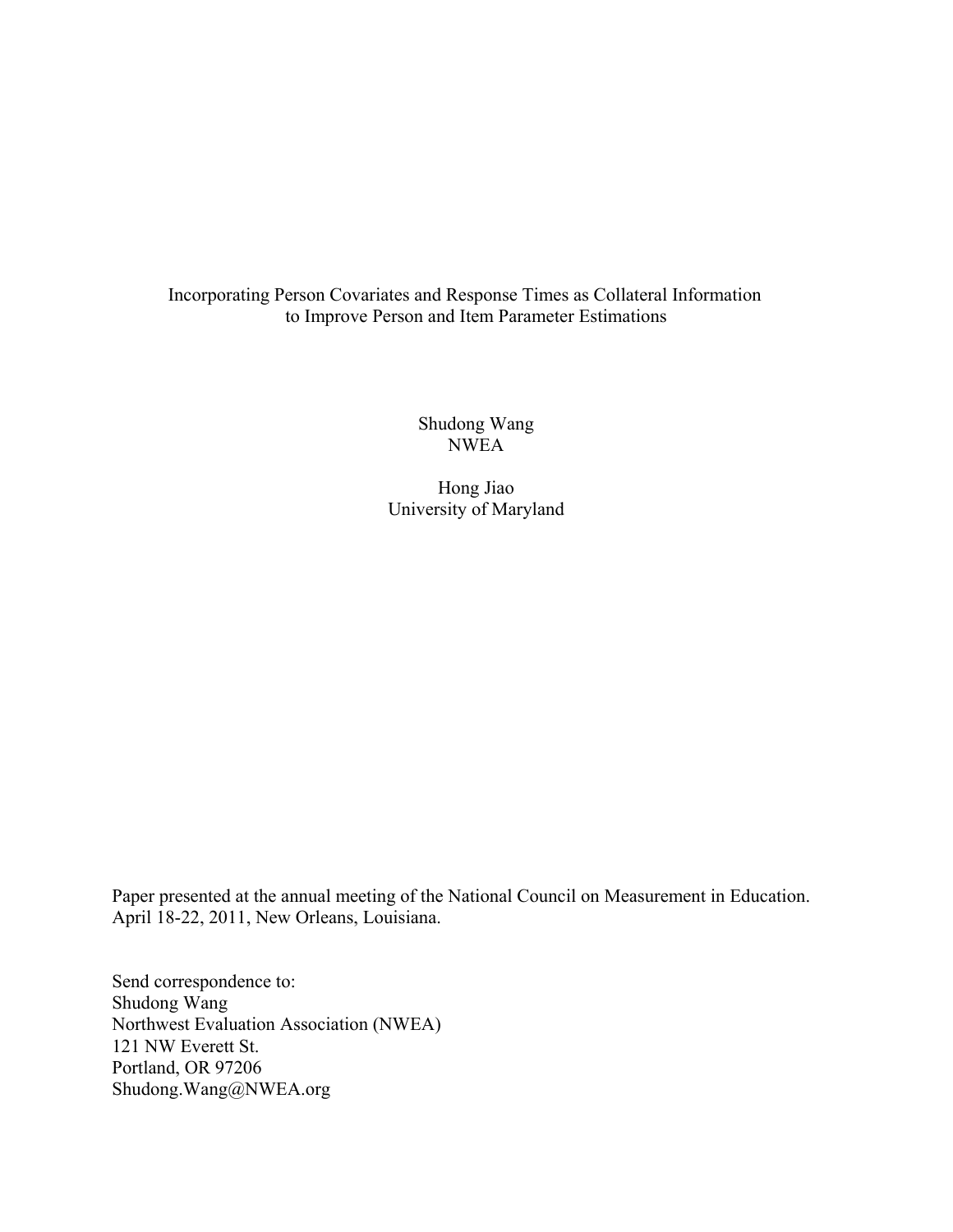### **I. Introduction**

Computerized based testing (CBT) has been widely used in K-12 education assessment. Recording response times (RT) on test items becomes a routine test activity for many large scale state test administrations. Besides RT, the examinee's auxiliary information, such as background (gender, ethnicity), and academic history (course taken, grades received, and scores on other subject area) are also routinely collected in many testing programs.

However, it is still a common practice to estimate person and item parameters based on item response theory (IRT) from item responses alone and ignore both RT and auxiliary or collateral information (CI, Mislevy & Sheehan, 1989), even though it is available for many psychometric applications, such as test scoring, equating and scaling. The purpose of this study is to exploit student RT, background information, and academic information as auxiliary information to improve the precision of parameter estimates in IRT.

It has long been recognized that RT on a test is an important source of information on the student's behavior and research topic of interest in psychophysics and cognitive psychology (Luce, 1983; Roskam, 1997). The RT is also collected routinely in empirical studies such as biological, social, and development and clinical psychology. In fact, more than 27,000 abstracts in PsychInfo database spanning from 1887 to the end of April, 2000 make reference to reaction or response time or latency (Van Zandt, 2002). In educational measurement, however, ignoring RT has been accepted since early part of the 20th century (Baxter, 1931, Mayer, 1960) and this may be partially true due to the difficulty of collecting response time data at the individual item level with paper-and-pencil testing. But this, for most part, is because of the need for the standardization for large-scale standardized norm-referenced tests (SNRT, Anastasi, 1976; Ebel & Frisbie, 1991).

In theory, educational tests are still classified exclusively as either power tests that assume there is no time limit with student achievement ability is as only account for student score, or speed tests that assume RT is the only account for student score and the difficulty of items is not an issue. Under this framework of making an exclusive distinction between speed and power test with ideal assumptions, instead of treating RT as a valuable source of information that may reveal the reason why student s perform in certain way, their behavior, and cognitive style in the testing, RT still be regarded as nuisance variable in traditional testing programs that measure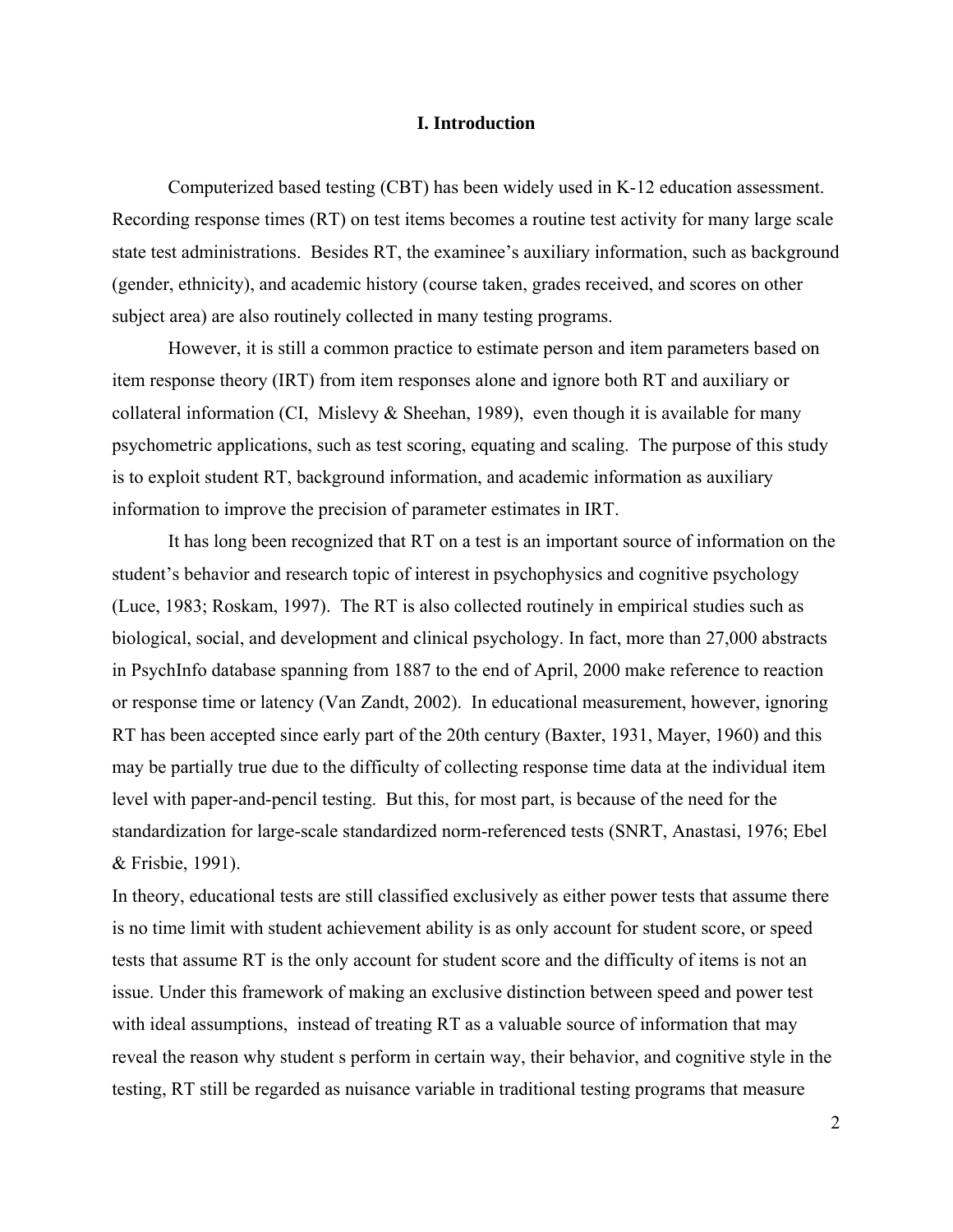student achievement. In practice, however, it is very hard or almost impossible to obtain the pure power tests (unlimited time) and pure speed tests (very easy items), which means at least on an individual level, pure measures of ability, uncontaminated by personality and cognitive style reflected by RT, are unattainable (Dennis & Evans, 1996).

Recently, researchers have shown how to use RT as auxiliary information to improve calibration items (Klein Entink, Fox, & van der Linden, 2009; Klein Entink, Kuhn, Hornke, & Fox, 2009; van der Linden, 2010; van der Linden, Klein Entink, & Fox, 2010), to analyze speediness of test (van der Linden, 2009b; van der Linden, Breithaupt, Chuah, & Zhang, 2007), to detect cheating and check test behavior for possible aberrances (van der Linden & Guo, 2008). Currently, there are three different types of models to extract RT related information (van der Linden, 2007). The first type of model focuses on RT exclusively and response scores are not taken into account; the second type of model conducts separate analysis of responses and RT; the third type of model conduct analysis jointly using both information from response and RT. An example of the third type of modeling is a multivariate multilevel approach (Klein Entink, Fox, & van der Linden, 2009) that jointly models dichotomous responses by using regular IRT model and continuous RT by using a lognormal model. For this approach, binary and continuous responses on test items are assumed to be nested with person or examinee and data structures are multivariate clustered data. Modeling such data is necessarily complex, because two types of correlations must be considered correlation between measurements on different variables for each person and correlation between measurements on different variables within a person. Besides using RT as CI, personal information was also used to improve estimation procedures. For example, Hall (2006) and Mislevy (1989) showed that collateral information can reduce the uncertainty in parameter estimations.

The goal of all modeling in test theory is to make test scores more informative, since CI is part of student performance and a byproduct of testing in a computer-based test. It seems natural to use it to improve parameter estimation in many education assessments. Another reason to use RT when estimating parameters is that use of RT does not change the construct measured by a test, but increases the accuracy of estimations. Overall, CI can be used to improve traditional IRT parameter estimations that are based solely on item responses. Despite the fact that many studies have shown that CI can be used to check the quality of the items, improve the design of the tests, monitor their quality during test administrations, diagnose the

3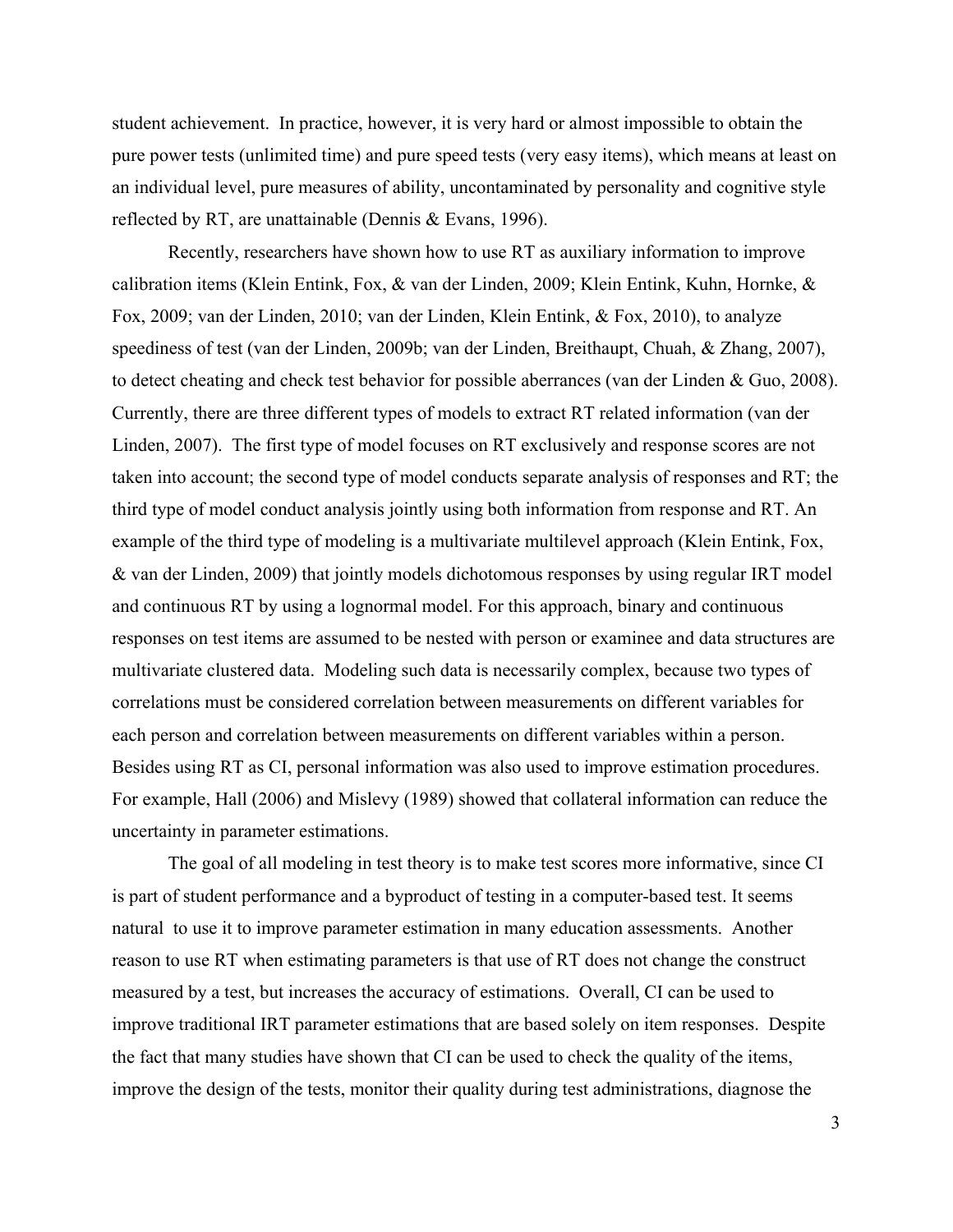response behavior of the test takers, and increase the efficiency of test scoring (Van der Linden, 2010). Few studies have been done on how to use CI to improve the precision of parameter estimation in real applications, the purpose of this study is to compare the parameter estimations with and without the use of CI in a large-scale CBT.

#### **II. Methods and Data**

#### *2.1 Instrument*

 Two Skills Checklist tests (Northwest Evaluation Association, 2009) from Measures of Academic Progress for Primary Grades (MAP™ for Primary Grades, MPG) were used in this study. The goal of MPG is to provide information about specific skills and concepts. The MPG can be used prior to instruction to help teachers determine which skills need the most instructional focus. These tests can be administered as many times as necessary during the school year to give an indication of the student actual learning. The MPG includes Screening tests, diagnostic Skills Checklist tests, and adaptive Survey with Goals tests in Reading and Mathematics (NWEA, 2009). For this study, among 27 mathematics Skill Checklists tests and 13 reading Skill Checklists tests, only Number Sense (NS34) with 34 items was used for mathematics test and only Letter Identification (LI52) with 52 items was used for reading test. All MPG tests are computerized linear tests.

# *2.2 Sample*

All samples are from 2009 administrations across 50 states (including Washington DC) and sample size for each test is about 1454 students who are drawn from 66712 original student pools. For all joint estimations, student test scores were matched (the same students took NS34 and LI52) on tests that are used as CI. Besides RT, student's gender and ethnicity are also identified.

# **III. Methods**

Because we are trying to model clustered data (items within person) with binary (0, 1) and continue responses (response time), a joint model (Cox & Wermuth, 1992; Fitzmaurice, & Laird, 1995; Klein Entink, Fox, & van der Linden, 2009; Snijders & Bosker, 1999) for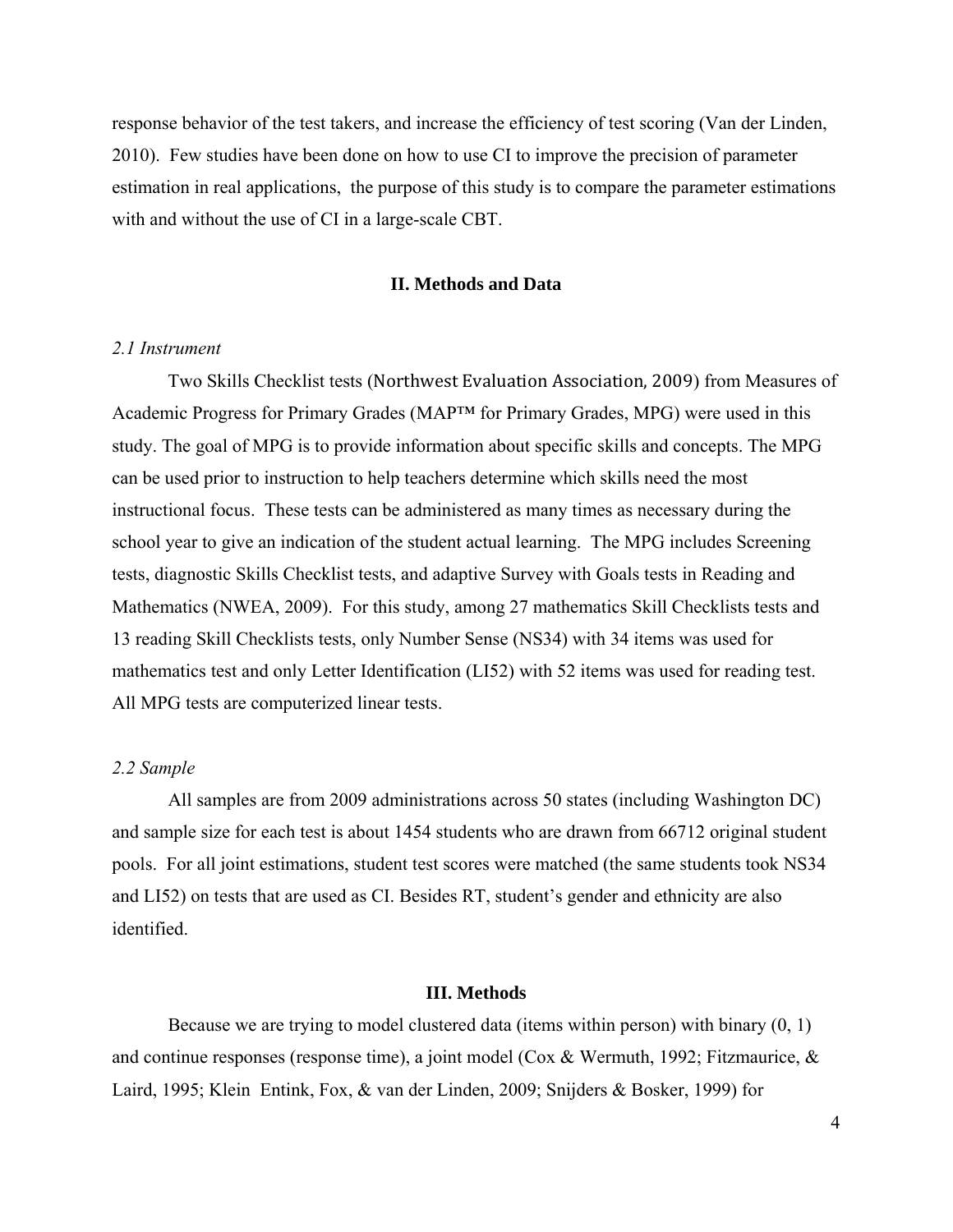multivariate mixed ordinal and continuous responses will be used. The major advantage of joint model is its capability to model the dependence between student ability and speediness across different conditions.

## *3.1 Joint Model without Person Covariates*

The joint model used in this study is the multivariate model under generalized linear mixed models (GLMM) framework. Unlike univariate methods used in GLMM framework that estimate parameters separately with other information, this model simultaneously models binary item response and continuous RT response on test items that nested within person (Klein Entink, et al. (2009). Let  $Y_{ij}$  denote the response and  $T_{ij}$  denote the RT for person  $i = 1, ..., N$  on item  $j=1,.., J$ , then the probability that person *i* answer item *j* correctly is  $p(Y_{ij}=1|\theta_i)$  =

 $1 + \exp[-(\theta_i - b_i)]$ *1*  $+ exp[-(\theta_i - b_j)]$ , which is Rasch model and where  $\theta_i$  is person ability parameter,  $b_j$  is item

difficulty parameter, and  $\theta_i \sim N(\mu_\theta, \sigma_\theta^2)$ ; the log-response time of person *i* on item *j* follow a normal model:  $T_{ij} = -\zeta_i + \lambda_j + \varepsilon_{\zeta ij}$  and where  $\zeta_i$  is person speed parameter,  $\lambda_j$  is time intensity parameter, and  $\varepsilon_{\zeta ij} \sim N(\theta, \sigma_j^2)$ . If let  $\mu_{1ij} = p(Y_{ij} = 1 | \theta_i)$  and  $\mu_{2ij} = E(T_{ij} | \zeta_i)$ , the joint mode is given by

$$
Logit(\mu_{1ij}) = \eta_{Iij} = \theta_i - b_j \tag{1}
$$

$$
Log(\mu_{2ij}) = \eta_{2ij} = -\zeta_i + \lambda_j \tag{2}
$$

where  $(\theta_i, \zeta_i) \sim MVN(0, \Sigma)$  and

$$
\Sigma = \begin{bmatrix} \sigma_{\theta}^{2} & \rho \\ \rho & \sigma_{\zeta}^{2} \end{bmatrix}
$$
 (3)

The covariance matrix  $\Sigma$  models the variability in ability and speed  $(-\zeta_i)$  of the person and allows for dependence between them by parameter  $\rho$  in the model. If  $\rho$ >0, this means that person who answer faster than average on the test are expected to have above- average ability; if ρ<0, this means that person who answer faster than average on the test are expected to have below- average ability. If two data source are independent, then  $\rho = 0$ , which means independence between ability and speed, but this doesn't mean the independent between the response and RTs.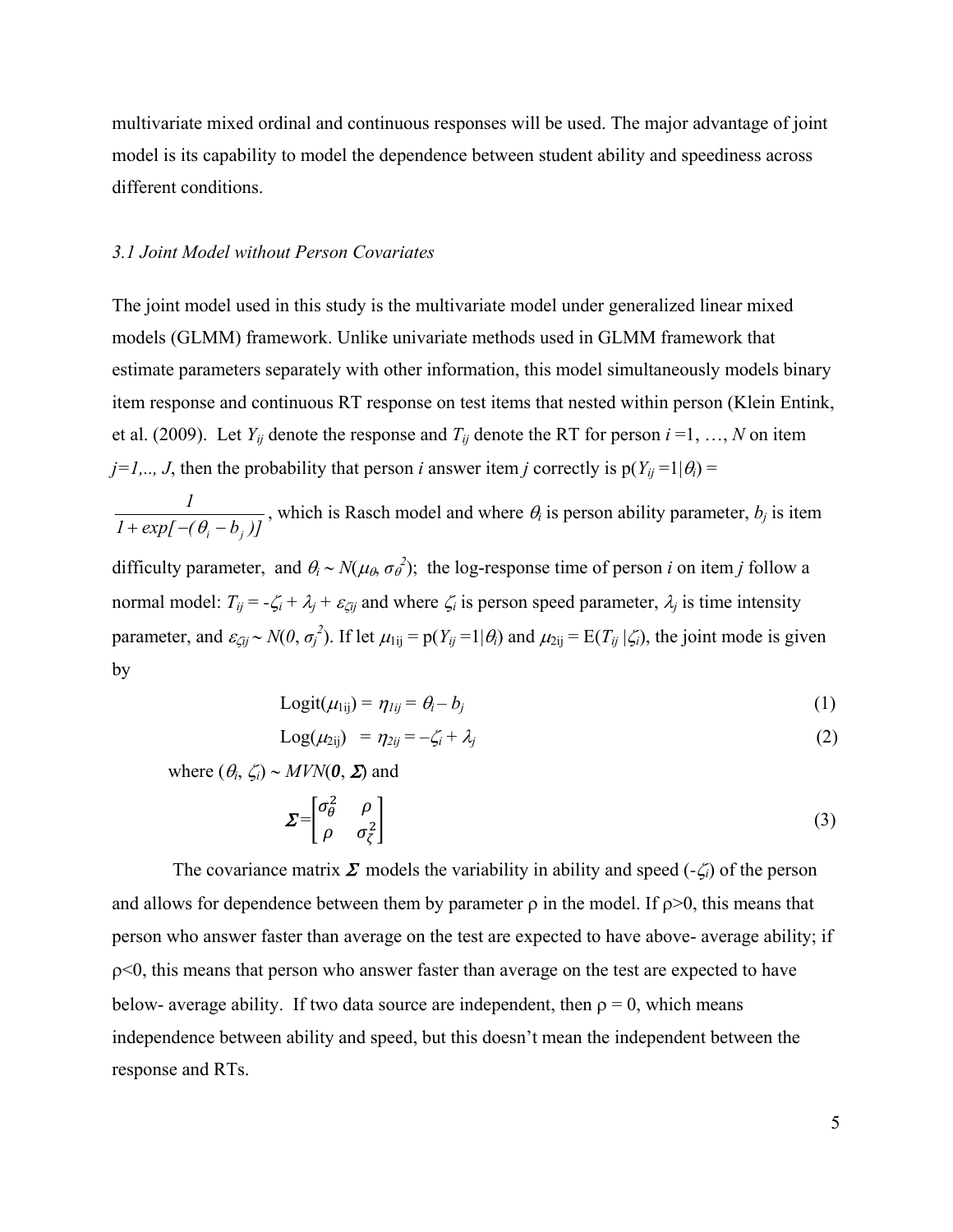### *3.2 Joint Model with Person Covariates*

 Although some researches (Adams, Wilson & Wu, 1997; Mislevy, 1987; Rijmen, Tuerlinckx, De Boeck & Kuppens, 2003) have shown examples of univariate approach of using person covariates in the latent regression. A few studies have focused estimation parameters jointly with CI. According to Klein Entink, Fox, & van der Linden (2009) and Snijders & Bosker (1999), regression of random effects (person ability and speed) on covariates can be formulated as:

$$
\theta_{i} = \gamma_{10} + CV_{i1} \gamma_{11} + CV_{i2} \gamma_{12} + CV_{i3} \gamma_{13} + ... + CV_{im} \gamma_{1m} + e_{1i}, \tag{4}
$$

$$
\zeta_i = \gamma_{20} + CV_{i1} \gamma_{21} + CV_{i2} \gamma_{22} + CV_{i3} \gamma_{23} + \dots + CV_{im} \gamma_{2m} + e_{2i},
$$
\n(5)

where covariates (CV, 1,2, ..., to *m*) could be either categorical or continue as fixed effects in this regression model,  $\gamma_{lm}$  and  $\gamma_{2m}$  are regression coefficients of CVs. Here  $(e_{1i}, e_{2i})^t$  $\sim$ MVN(0,  $\Sigma$ ) and  $\Sigma = \begin{bmatrix} \sigma_{\theta}^{2} & \rho_{\theta} \\ \vdots & \vdots \end{bmatrix}$  $\begin{bmatrix} 6 & r \\ \rho & \sigma_{\zeta}^2 \end{bmatrix}$ . For example, if we would like to know the effect of RT of each

item, totally scores of LI52, gender, ethnicity as CI for each individual students on student person and NS34 test item parameter estimations, we could get following joint model by substituting  $(4)$  and  $(5)$  into  $(1)$  and  $(2)$ ,

$$
Logit(\mu_{1ij}) = \eta_{1ij} = \gamma_{10} + L I 5 2_i \gamma_{11} + gender \gamma_{12} + ethnicity \gamma_{13} - b_j + e_{1i},
$$
\n(6)

$$
Log(\mu_{2ij}) = \eta_{2ij} = \gamma_{20} + L I 5 2_i \gamma_{21} + gender \gamma_{22} + ethnicity \gamma_{23} + \lambda_j + e_{2i}, \qquad (7)
$$

Similar, the effect of RT of each item, totally scores of NS34, gender, ethnicity as CI for each individual students on student person and LI54 test item parameter estimations

$$
Logit(\mu_{1ij}) = \eta_{1ij} = \gamma_{10} + NS34_i \gamma_{11} + gender \gamma_{12} + ethnicity \gamma_{13} - b_j + e_{1i},
$$
\n(8)

$$
Log(\mu_{2ij}) = \eta_{2ij} = \gamma_{20} + NS34_i \gamma_{21} + gender \gamma_{22} + ethnicity \gamma_{23} + \lambda_j + e_{2i},
$$
\n(9)

#### *3.3 Estimation /Calibration*

The SAS procedure PROC GLIMMIX (GLIMMIX Procedure Documentation, 2005) was used to jointly analyze a continuous and binary outcome outcomes. The GLIMMIX procedure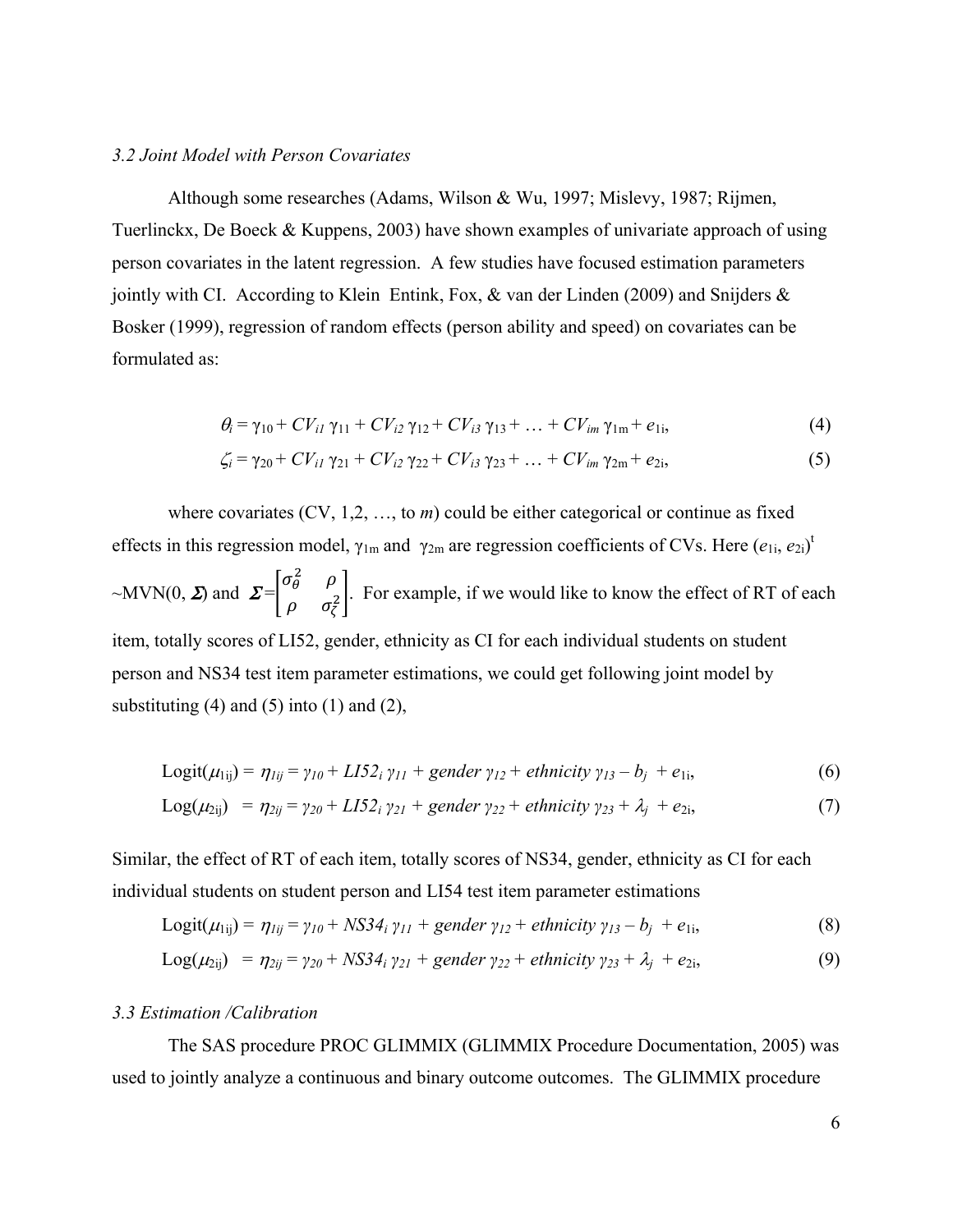fits statistical models to data with correlations or nonconstant variability and where the response is not necessarily normally distributed. These models are known as GLMM. The limitation of GLMIMXED is when number of items and observations become large or in case of many missing, then the GLIMMIX sometimes cannot converge. Although there are two ways to model the dependence between response and RT for the same student (see, GLIMMIX Procedure Documentation, 2005), in this study, the dependence  $\rho$  between  $\theta_i$  and  $\zeta_i$  was directly estimated and correlations matrix was obtained by estimated **G** matrix in the Generalized linear mixed models (GLMM) in matrix form:

$$
E[\mathbf{Y}|\boldsymbol{\theta}] = g^{-1}(\mathbf{X}\boldsymbol{\beta} + \mathbf{Z}\boldsymbol{\theta}) = g^{-1}(\eta)
$$

and the inverse link function is defined as  $g^{-1}(\eta) = \mu$  and a linear predictor can contain random effect:

$$
\eta = \mathbf{X}\boldsymbol{\beta} + \mathbf{Z}\boldsymbol{\theta}
$$

Where  $\theta \sim N(0,\mathbf{G})$ . The estimation method used throughout this study is restricted maximum likelihood estimation methods (as the default estimation method of GLIMMIX).

# *3.4 Model Selection*

Models described in equation (6) to (9) are full models in which all predictors, items (I), raw score (R), gender (G), and ethnicity (E) are included. A variety of nested models or reduced models (special case of full model) can be statistically tested by constraining predictors in the full models. Because the GLMMIX use quasi-likelihood, the goodness of fit (GOF) statistics used to test model fit is the Likelihood-Ratio (LR) statistics that involves quasi-likelihood instead of likelihood. The statistical test hypothesis is

 $H_0$ : Reduced model is true against  $H_1$ : Full (current) model is true.

The LR statistics is

 $G = \chi^2 = -2 \log$  (pseudo) likelihood of reduced model  $-(-2 \log(pseudo))$  likelihood of current model)  $=-2$  LL<sub>r</sub> – (2LL<sub>c</sub>)  $=-2\ln(L_{\rm F}/2LL_{\rm c})$  (10)

and the degree of freedom d is the difference of number predictors in two models, the p-value is  $p(\chi^2_d \ge G)$ . Table 1 lists all nested models that are jointly tested for both NS34 and LI52 tests.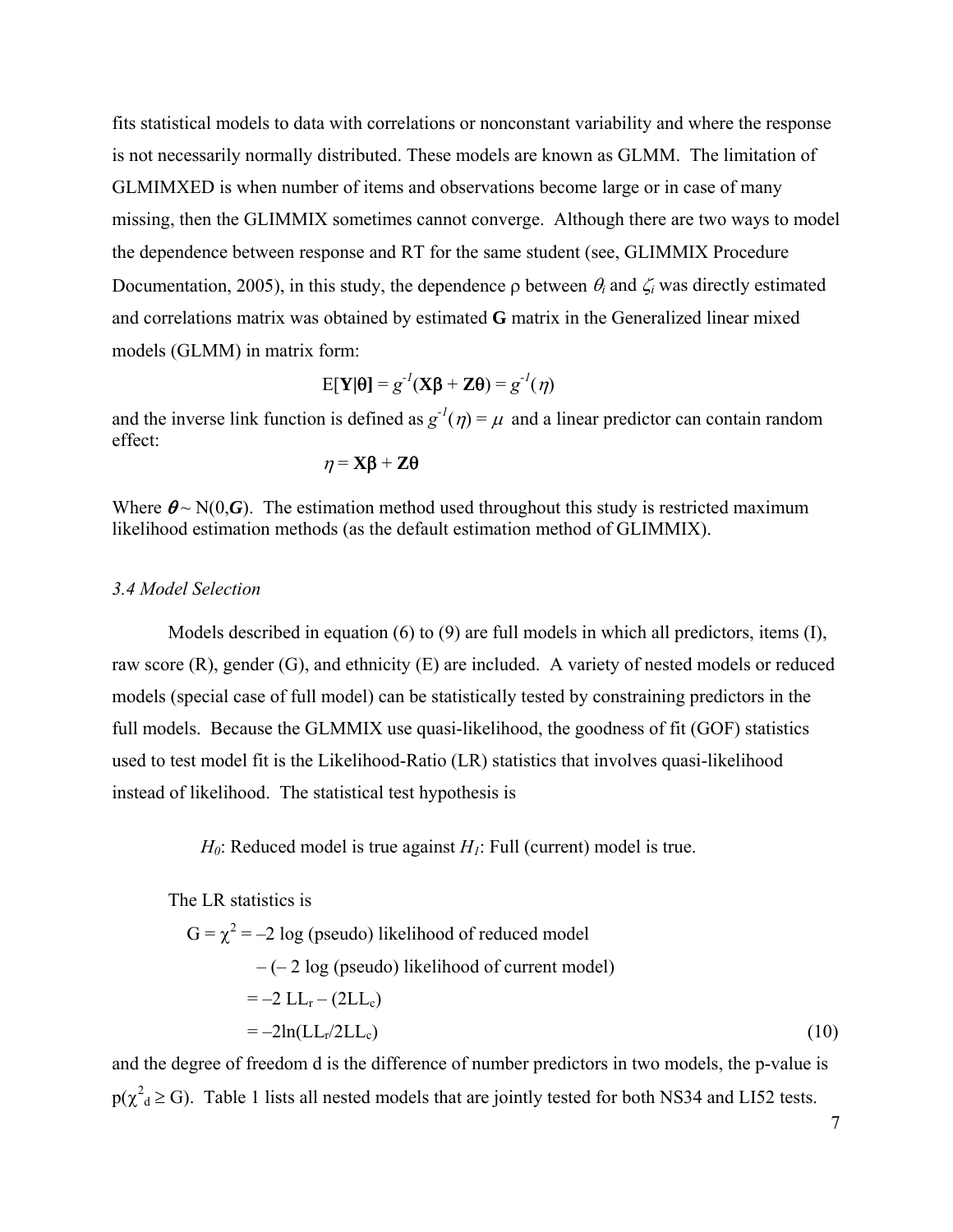# *3.5 Real Data Analysis*

Because the purposes of the study is to see how effectiveness of CI on test parameters calibration, different baseline models will be used for the comparison purpose. Because of time limited in this study, models that jointly estimated but do not include dependence between bivariate variables (person ability and speed) are not tested, the results of bivariate without dependence modeling should be the same as the results from two separated univariate modeling approach. In this study, all real data analyses are based on joint-models approaches and different nested models are tested. For example in Table 1, models 3 is the model 4 without raw-score.

# **IV. Results and Discssions**

## *4.1 Model Fit*

The summary of fit statistics for both NS34 and LI52 are shown in Table 2. Two type GOF test results are presented in the Table 2. First type of tests (G1) uses model without CI as base model (I); second type of tests (G2) uses previous nested model as base model.

The results for NS34 show that G1 indicates that alternative hypotheses  $(H_1)$  are true for model 2, 4, and 5 and the same is true for G2. These results mean that (1), models with R, R and G, and all CI variables are better than the base model 1; and (2), current model is better than reduced model when adding R to model1, R and G to model 3, and all CI variables to model 4.

The results for LI52 show that G1 indicates that alternative hypotheses  $(H<sub>1</sub>)$  are true for model 7, 8, and 9 and the same is true for G2 except for model 8. These results mean that (1), models with R, G, and R and G are better than the base model 6; and (2), current model is better than reduced model when adding R to model 6, R and G to model 8.

### *4.2 Person Parameter Estimation*

Table 3 presents means and standard deviations of theta and eta parameter estimations and standard error of estimations for both NS34 and LI52 tests. Figures 1 and 2 include the scatter plots of theta parameters for NS34 and LI52. The results show that the distribution of theta parameters of NS34 is negative skewed and the distribution of theta parameters of LI52 is close to the normal distribution, which means either the items in NS34 are very easy or students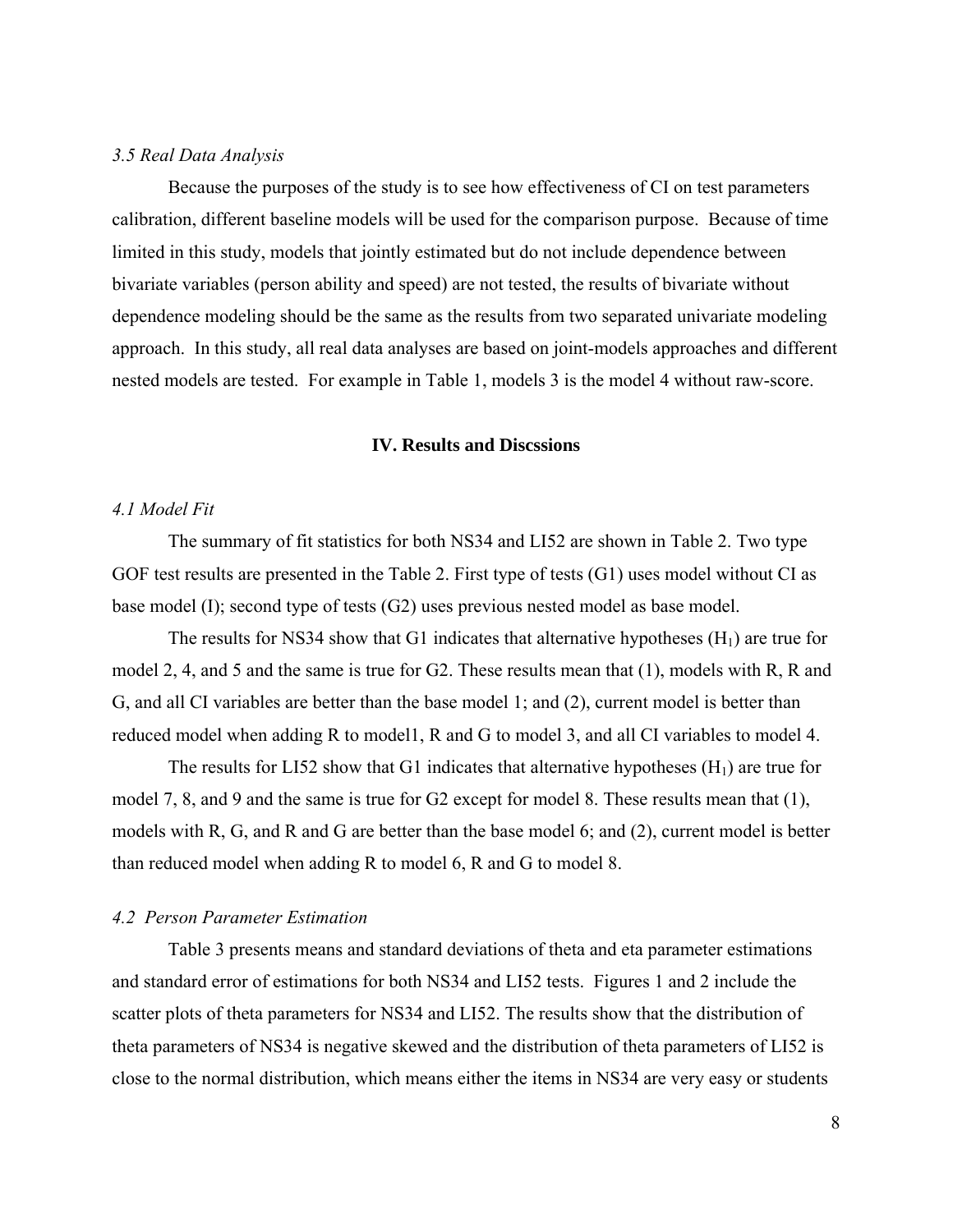have high ability for NS34 test. The difference among models have a little effect on theta parameter estimations for both NS34 and LI52 tests.

Figure 3 and 4 contain the scatter plots of zeta parameters for NS34 and LI52. The results show that the distribution of zeta parameters of NS34 is close to normal distribution and the distribution , while the distribution of parameters in LI52 is a little bit of positively skewed. The difference among models have more effect on zeta parameter estimations for both NS34 and LI52 tests than that on theta parameter estimations.

#### *4.2 Relationship Between Person Parameters*

The correlations  $\rho(\theta_i, \zeta_i)$  between theta and zeta across different models are listed in the Table 2. The negative sign of ρ means that higher ability students tend to response the item fast. The range of ρ for NS34 test under different models are from -0.18389 to -0.16582; The range of ρ for LI52 test under different models are from -0.34984 to -0.29045. Figures 5 and 6 contain the scatter plots of person theta and speed parameters for base model (1) of NS34 Test and base model (6) of LI52 test. From these correlation results, it is clear that the student ability measured by LI52 test tend to be affected more by the speed than the ability measured by NS34 test.

# *4.3 Item Parameter Estimation*

Table 4 presents means and standard deviations of b and lambda parameter estimations and standard error of estimations for both NS34 and LI52 tests. Figures 7 and 8 include the scatter plots of theta parameters for NS34 and LI52. Both results show that the distributions of item difficulty parameters are positively skewed. Figure 9 and 10 contain the scatter plots of item time intensity parameters for NS34 and LI52. Both results show that the distributions of item time intensity parameters are negatively skewed. For both b- and lambda-parameters, the model effects are small.

# *4.4 Relationship Between Item Parameters*

Pearson correlation coefficients  $\rho(b_i, \lambda_i)$  of item parameters (b and lambda) estimations across different models for NS34 and LI52 are listed in Table 5. Figures 11 and 12 contain scatter plots of item difficulty and time intensity parameters across models for NS34 Test. It is clear that models have little impact on correlations between b and lambda. Comparing to the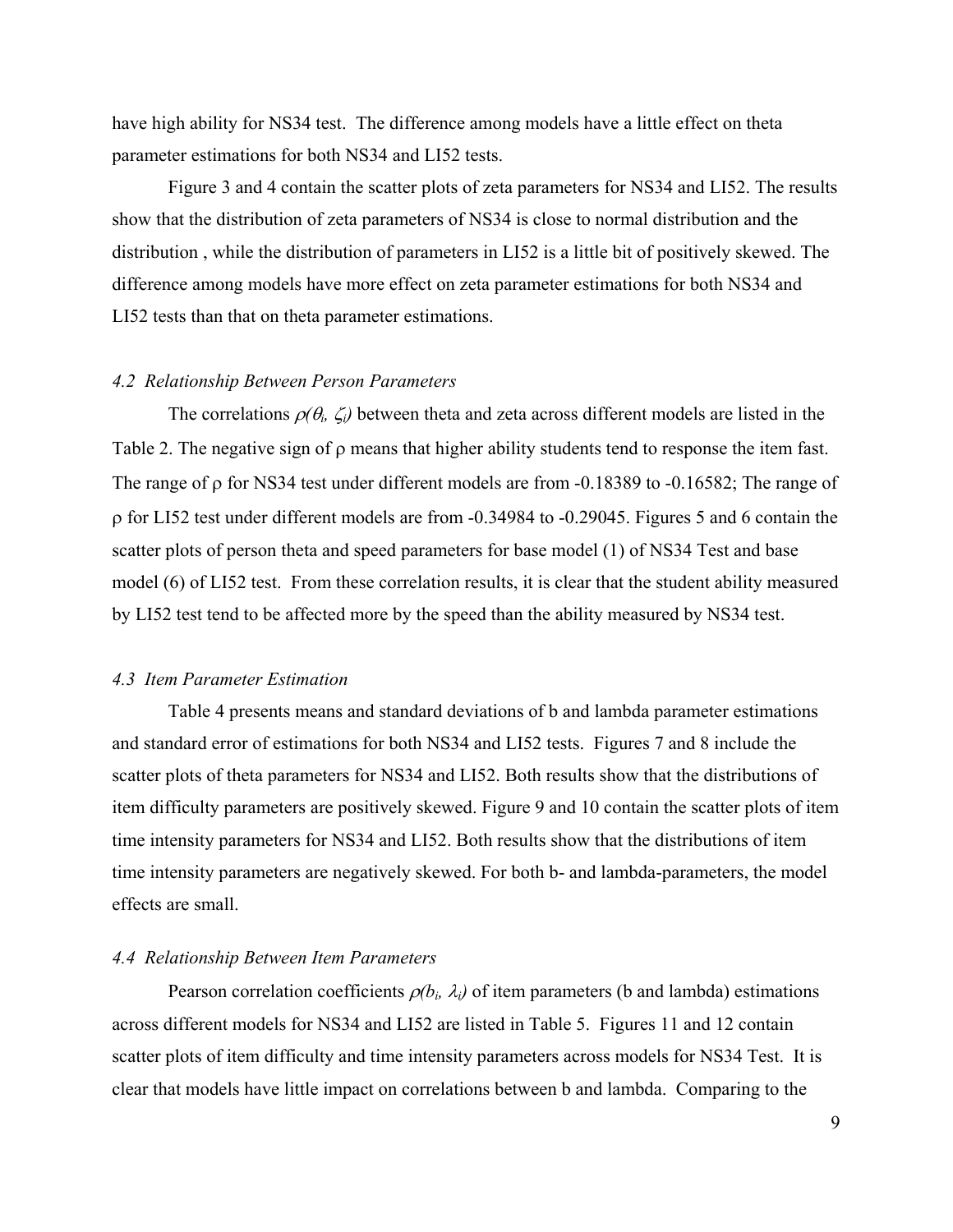$\rho(\theta_i, \zeta_i)$  that has higher absolute values for LI52 test than for NS34 test,  $\rho(b_i, \lambda_i)$  has higher absolute values for NS34 test than for LI52 test.

# *4.5 Overall Conclusions*

 Currently, the common practices in educational assessment is still treat CI as by-products even though that CIs are all simultaneously collected (or available) during the test administration along student responses. Many researchers (Mislevy & Sheehan, 1989; van der Linden, Klein Entink, & Fox, 2010) from the psychometric field suggested that the benefit role or contribution of CI in improving both the accuracy and the bias of item and person parameter estimates should not be ignored. Other researchers (Dennis & Evans, 1996) from psychology fields believed that incorporating cognitive elements that may be reflected in RT in standard psychometric model (psycho-metric model) will greatly enhance the quality of current educational assessments, and they called for developing statistical models that models not only the cognitive ability, but also personality or cognitive style. The notion that most educational tests are pure power tests is inconsistent with reality because giving student unlimited time to finish any test rarely happens in practice, so the RT has more or less impact on student's performance. The ultimate goal here to using RT as CI is to make test that is fair to all candidates by accounting for the difference of personality or cognitive style among test takers, just like current practice in educational test that have to account for the gender and ethnicity difference through differential item functioning (DIF) analysis.

 The results in this study show that in general, models with CI fit better than models without CI or reduced model with less CI. Besides the benefit of RT (for more information on advantages of using RT, see van der Linden, Klein Entink, & Fox, 2010) as one type of CIs in data –model fit, RT does not alternate the construct being measured in NS34 and LI52 and only increase the accuracy of estimates. However, construct measured by a given test can be improved by the construct measured by different test. As matter of fact, student's mathematics score (NS34) can improve item parameter estimation for students using their reading scores (LI52). It is important to emphasize that the improvement in estimates of item parameters using RT as CI in estimate ability parameters are not compared to any base model because separated analysis of theta and eta is not conducted because the limited time in this study.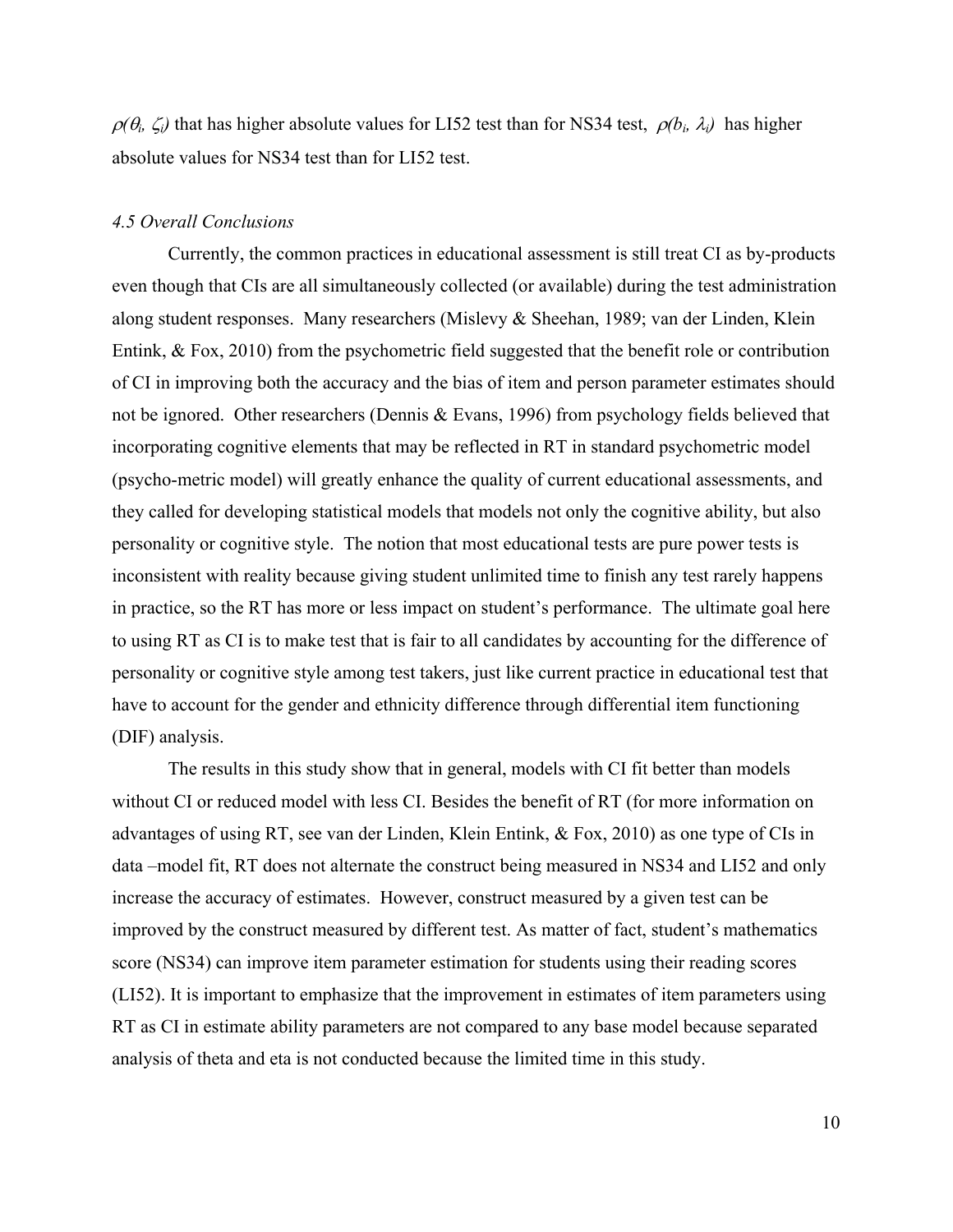Besides to joint in person (person as random effect in GLMM), it is also possible to conduct analysis on joint in items.

#### **V. Scientific Significance of the Study**

 The advantages of IRT methods over traditional methods allow substantive researchers and testing practitioners to solve many difficult problems in activities such as scoring, equating, scaling, computerized adaptive testing, bias analysis, and so forth. Because these activities are important components in K-12, licensure, certification, and admission tests, accurately estimating IRT parameters plays a dominant role in psychometric research. For decades, researchers and practitioners have made a great deal of efforts to study a variety of methods to increase parameter accuracy, but only recently can, researchers start focusing on improving parameter estimations by using joint model that could incorporate RT and students information as CI. Given that many tests are currently administrated by computers and recorded RT as much other personal information is usually thrown out as test byproduct, how to use such available (may be valuable) information to improve the quality of many high stake tests has become urgent issues for states and test industries. So far in practice, the consequence of not using CI in estimation is ignored and few studies have focused on this issue; the present study attempts to provide empirical evidence on the consequence of ignoring CI on improvement parameter estimation.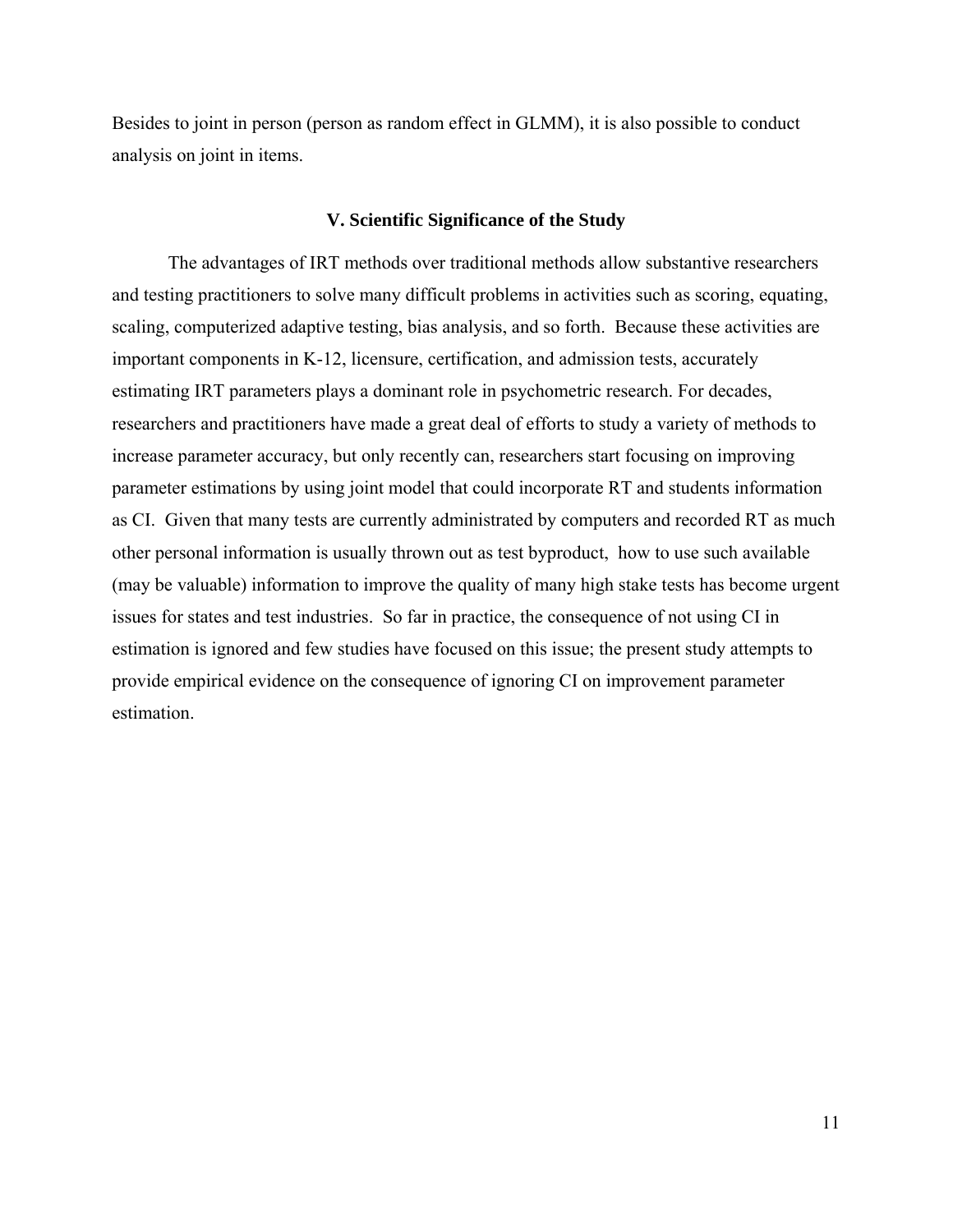## **References**

- Adams, R. J., Wilson, M., & Wu, M. (1997). Multilevel item response models: An approach to errors in variables regression. *Journal of Educational and Behavioral Statistics, 22*, 47- 76.
- Anastasi, A. (1976) *Psychological Testing* (pp. 32–34). New York: Macmillan.
- Baxter, B. (1931). An experimental analysis of the contributions of speed and level in an intelligence test. *The Journal of Educational Psychology, 22*, 285-296.
- Cox, D.R. and N. Wermuth, 1992. Response models for mixed binary and quantitative variable. *Biometrika, 79 (3)*: 441-461.
- Dennis, I. & Evans, J. (1996). The speed-error trade off problem in psychometric testing. *British Journal of psychology, 87*, 105-129.
- Ebel, R. L., & Frisbie, D. A. (1991). *Essentials of educational measurement*, pp. 286–288. Englewood Cliffs, NJ: Prentice-Hall.
- Fitzmaurice, G.M., & Laird, N.M. (1995). Regression models for bivariate discrete and continuous outcomewith clustering. *J. Am. Stat. Assoc., 90*: 845-852.
- Fox, J.-P., Klein Entink, R. H., & van der Linden, W. J. (2007). Modeling of responses and response times with the package cirt. *Journal of Statistical Software, 20*, 1-14.
- GLIMMIX Procedure Documentation. (2005). "*The GLIMMIX Procedure, Nov. 2005*", SAS Institute.
- Hall, E. (2006). *Using Collateral Item and Examinee Information to Improve IRT Item Parameter Estimation*. Unpublished Dissertation. University of Iowa.
- Klein Entink, R.H., Fox, J.-P., & van der Linden, W.J. (2009). A multivariate multilevel approach to the modeling of accuracy and speed of test takers, *Psychometrika, 74,* 21-48.
- Klein Entink, R. H., Kuhn, J.-T., Hornke L. F., & Fox, J.-P. (2009). Evaluating cognitive theory: A joint modeling approach using responses and response times, *Psychological Methods, 14*, 54-75.
- Kolen, M. J., & Brennan, R. L. (2004). *Test equating, scaling, and linking: methods and practices*. New York: Springer-Verlag.
- Luce, R. D. (1983). *Response times: Their role in inferring elementary mental organization*. New York: Oxford University Press.

Northwest Evaluation Association. (2009, April). *Technical manual for Measures of*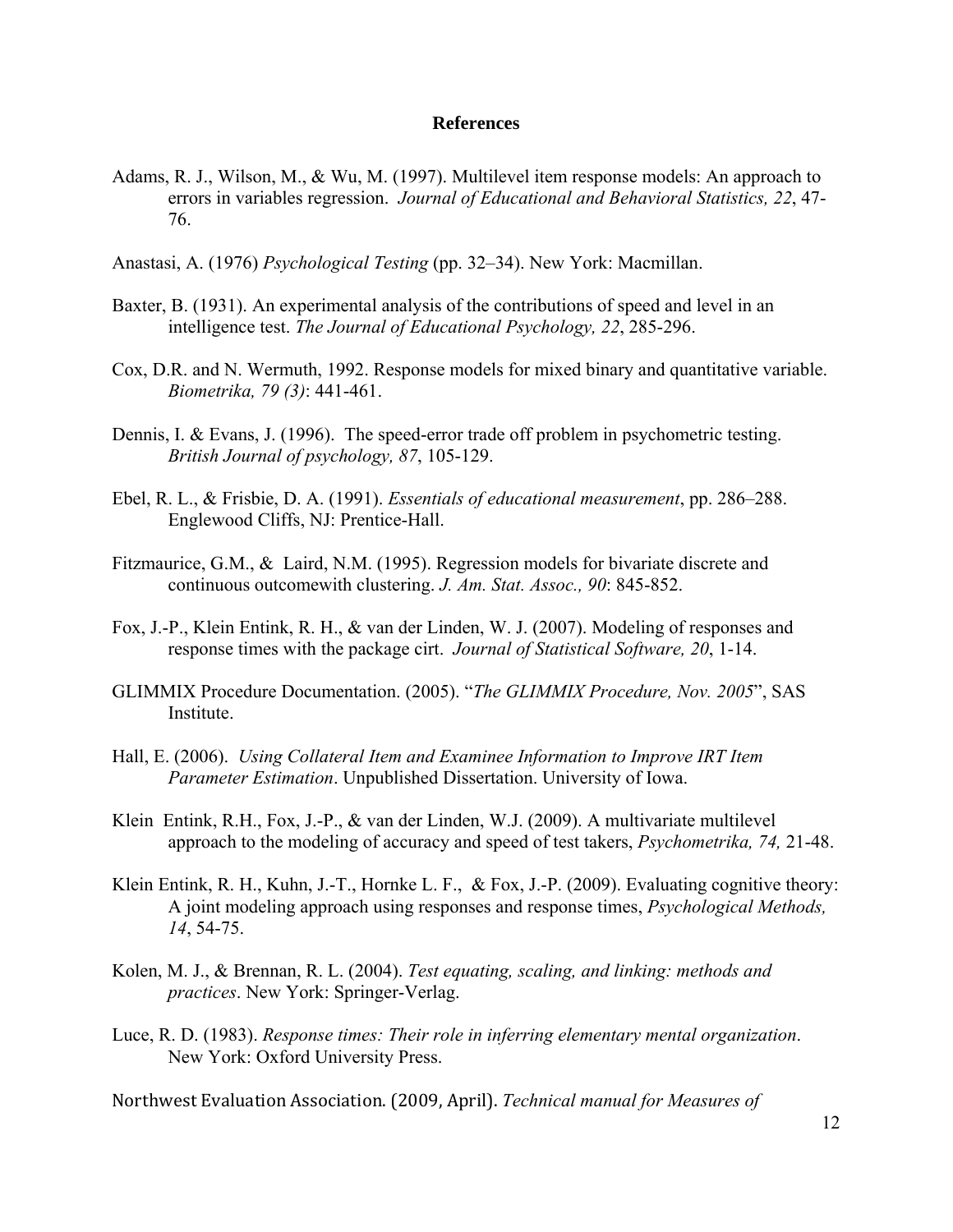*Academic Progress and Measures of Academic Progress for Primary Grades.*  Porttland, OR: Author.

- Mislevy, R.J., & Sheehan, K.M. (1989). The role of collateral information about examinees in item parameter estimation. *Psychometrika, 54*, 661-679.
- Myers, C. T., (1960). Symposium: The effects of time limits on test scores. *Educational and Psychological Measurement, 20*, 221 -222.
- Rijmen, F., Tuerlinckx, F., De Boeck, P., & Kuppens, P. (2003). A nonlinear mixed model framework for item response theory. *Psychological Methods, 8*, 185-205.
- Snijders, T. A. B., & Bosker, R. J. (1999). *Multilevel analysis, an introduction to basic and advanced multilevel modeling*. London: Sage Publishers.
- Roskam, E. E. (1997). Models for speed and time limit tests. In W. J. van der Linden & R. K. Hambleton (Eds.), *Handbook of modern item response theory* (pp. 187-208). New York: Springer.
- van der Linden, W. J. (2007). A hierarchical framework for modeling speed and accuracy on test items. *Psychometrika*, *73*, 287–308.
- van der Linden, W. J. (2009b). Predictive control of speededness in adaptive testing. *Applied Psychological Measurement, 33*, 25–41.
- van der Linden, W. J. (2010). Linking response-time parameters onto a common scale. *Journal of Educational Measurement, 47*, 92-114.
- van der Linden, W. J. (2010). IRT Parameter Estimation With Response Times as Collateral Information. *Applied Psychological Measurement, 34*, 327-347
- van der Linden, W. J., & Guo, F. (2008). Bayesian procedures for identifying aberrant response-time patterns in adaptive testing. *Psychometrika, 73*, 365–384.
- Van der Linden, W.J., Klein Entink, R.H., Fox, J.-P. (2010). IRT parameter estimation with response times as collateral information. *Applied Psychological Measurement, 34*.
- [Van Zandt, T.\(2002\).](http://maigret.psy.ohio-state.edu/%7Etrish/Research/stevens.ps) Analysis of response time distributions. In J. T. Wixted (Vol. Ed.) & H. Pashler (Series Ed.) *Stevens' Handbook of Experimental Psychology (3rd Edition), Volume 4: Methodology in Experimental Psychology (pp. 461-516)*. New York: Wiley Press.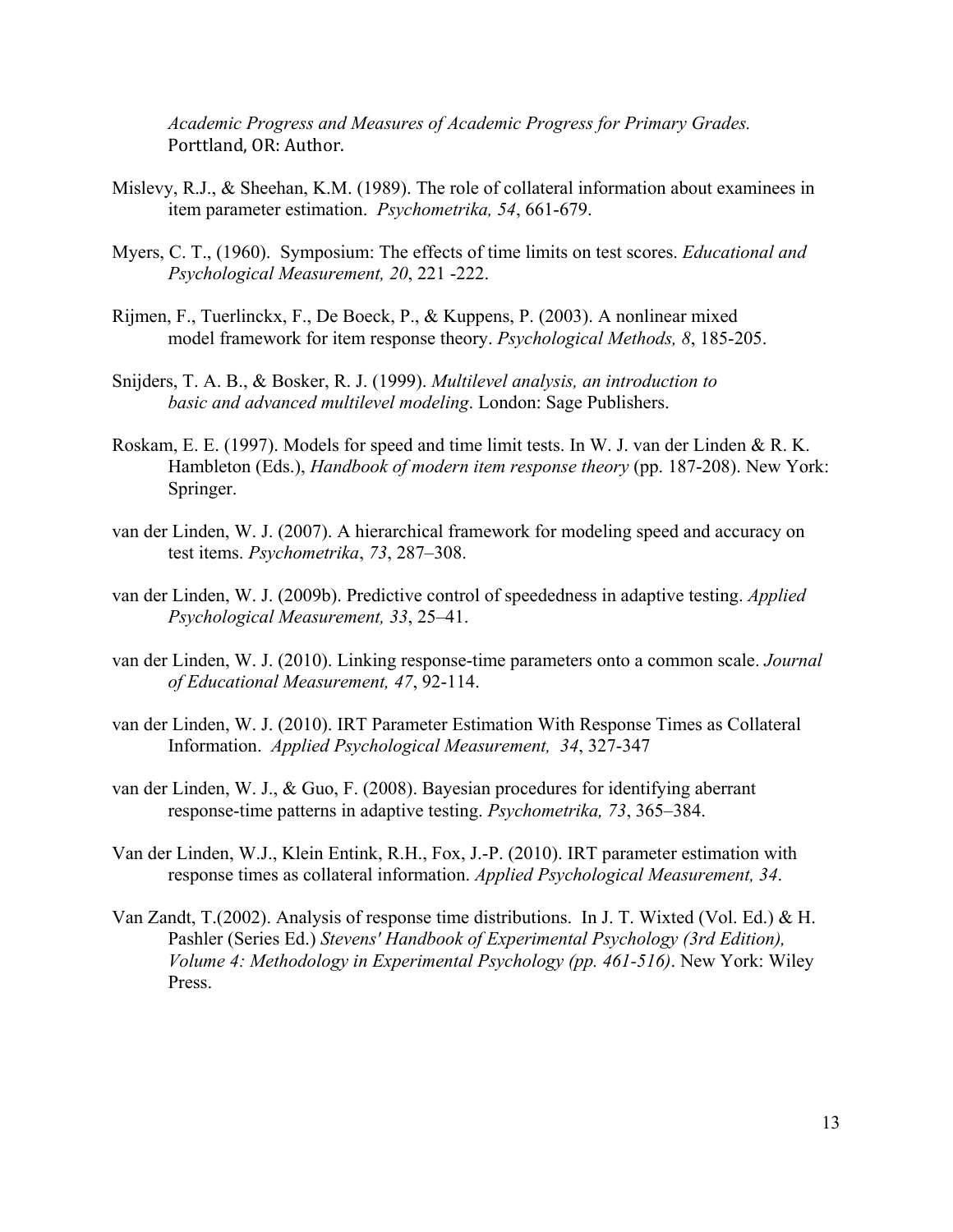| Test        | Model          | Predictor                                                      | <b>Model Formulation</b>                                                                                                                                                                                                                                                                          |
|-------------|----------------|----------------------------------------------------------------|---------------------------------------------------------------------------------------------------------------------------------------------------------------------------------------------------------------------------------------------------------------------------------------------------|
| <b>NS34</b> | $\overline{1}$ | Item $(I)$                                                     | Logit( $\mu_{1ij}$ ) = $\eta_{1ij} = \gamma_{10} - b_i + e_{1i}$ ,<br>$Log(\mu_{2ii}) = \eta_{2ii} = \gamma_{20} + \lambda_i + e_{2i}$                                                                                                                                                            |
|             | $\overline{2}$ | Item $(I)$ , Raw-Score $(R)$                                   | Logit( $\mu_{1ij}$ ) = $\eta_{1ij}$ = $\gamma_{10}$ + NS34 <sub>i</sub> $\gamma_{11}$ – $b_i$ + $e_{1i}$ ,<br>$\text{Log}(\mu_{2ii}) = \eta_{2ii} = \gamma_{20} + NS34_i \gamma_{21} + \lambda_i + e_{2i}$                                                                                        |
|             | 3              | Item $(I)$ , Gender $(G)$                                      | Logit( $\mu_{1ii}$ ) = $\eta_{1ii}$ = $\gamma_{10}$ + gender $\gamma_{12}$ – $b_i$ + $e_{1i}$ ,<br>$\text{Log}(\mu_{2ii}) = \eta_{2ii} = \gamma_{20} + \text{gender } \gamma_{12} + \lambda_i + e_{2i}$                                                                                           |
|             | 4              | Item $(I)$ , Raw-Score $(R)$<br>Gender $(G)$                   | Logit( $\mu_{1ij}$ ) = $\eta_{1ij}$ = $\gamma_{10}$ + NS34 <sub>i</sub> $\gamma_{11}$ + gender $\gamma_{12}$ – $b_i$ + $e_{1i}$ ,<br>$\text{Log}(\mu_{2ii}) = \eta_{2ii} = \gamma_{20} + NS34_i \gamma_{21} + gender \gamma_{22} + \lambda_i + e_{2i}$                                            |
|             | 5              | Item $(I)$ , Raw-Score $(R)$<br>Gender $(G)$ , Ethnicity $(E)$ | Logit( $\mu_{1ii}$ ) = $\eta_{1ii}$ = $\gamma_{10}$ + NS34 <sub>i</sub> $\gamma_{11}$ + gender $\gamma_{12}$ + ethnicity $\gamma_{13}$ – $b_i$ + $e_{1i}$ ,<br>$Log(\mu_{2ii}) = \eta_{2ii} = \gamma_{20} + NS34_i \gamma_{21} + gender \gamma_{22} + ethnicity \gamma_{23} + \lambda_i + e_{2i}$ |
| LI52        | $\mathbf{1}$   | Item $(I)$                                                     | Logit( $\mu_{1ij}$ ) = $\eta_{1ij} = \gamma_{10} - b_i + e_{1i}$<br>$Log(\mu_{2ij}) = \eta_{2ij} = \gamma_{20} + \lambda_i + e_{2i}$                                                                                                                                                              |
|             | $\overline{2}$ | Item $(I)$ , Raw-Score $(R)$                                   | Logit( $\mu_{1ij}$ ) = $\eta_{1ij}$ = $\gamma_{10}$ + LI52 <sub>i</sub> $\gamma_{11}$ – $b_i$ + $e_{1i}$ ,<br>$Log(\mu_{2ii})$ = $\eta_{2ii} = \gamma_{20} + L I 52_i \gamma_{21} + \lambda_i + e_{2i}$                                                                                           |
|             | 3              | Item $(I)$ , Gender $(G)$                                      | Logit( $\mu_{1ii}$ ) = $\eta_{1ii}$ = $\gamma_{10}$ + gender $\gamma_{12}$ – $b_i$ + $e_{1i}$ ,<br>$\text{Log}(\mu_{2ij}) = \eta_{2ij} = \gamma_{20} + \text{gender } \gamma_{12} + \lambda_i + e_{2i}$                                                                                           |
|             | 4              | Item $(I)$ , Raw-Score $(R)$<br>Gender $(G)$                   | Logit( $\mu_{1ij}$ ) = $\eta_{1ij}$ = $\gamma_{10}$ + LI52 <sub>i</sub> $\gamma_{11}$ + gender $\gamma_{12}$ – $b_i$ + $e_{1i}$ ,<br>$\text{Log}(\mu_{2ii}) = \eta_{2ii} = \gamma_{20} + \text{Li52}_i \gamma_{21} + \text{gender } \gamma_{22} + \lambda_i + e_{2i}$                             |
|             | 5              | Item $(I)$ , Raw-Score $(R)$<br>Gender $(G)$ , Ethnicity $(E)$ | Logit( $\mu_{1ij}$ ) = $\eta_{1ij}$ = $\gamma_{10}$ + LI52 <sub>i</sub> $\gamma_{11}$ + gender $\gamma_{12}$ + ethnicity $\gamma_{13}$ – $b_i$ + $e_{1i}$ ,<br>$Log(\mu_{2ii}) = \eta_{2ii} = \gamma_{20} + LIS2_i \gamma_{21} + gender \gamma_{22} + ethnicity \gamma_{23} + \lambda_i + e_{2i}$ |

Table 1. Summary of Nested Joint-Models Tested in This Study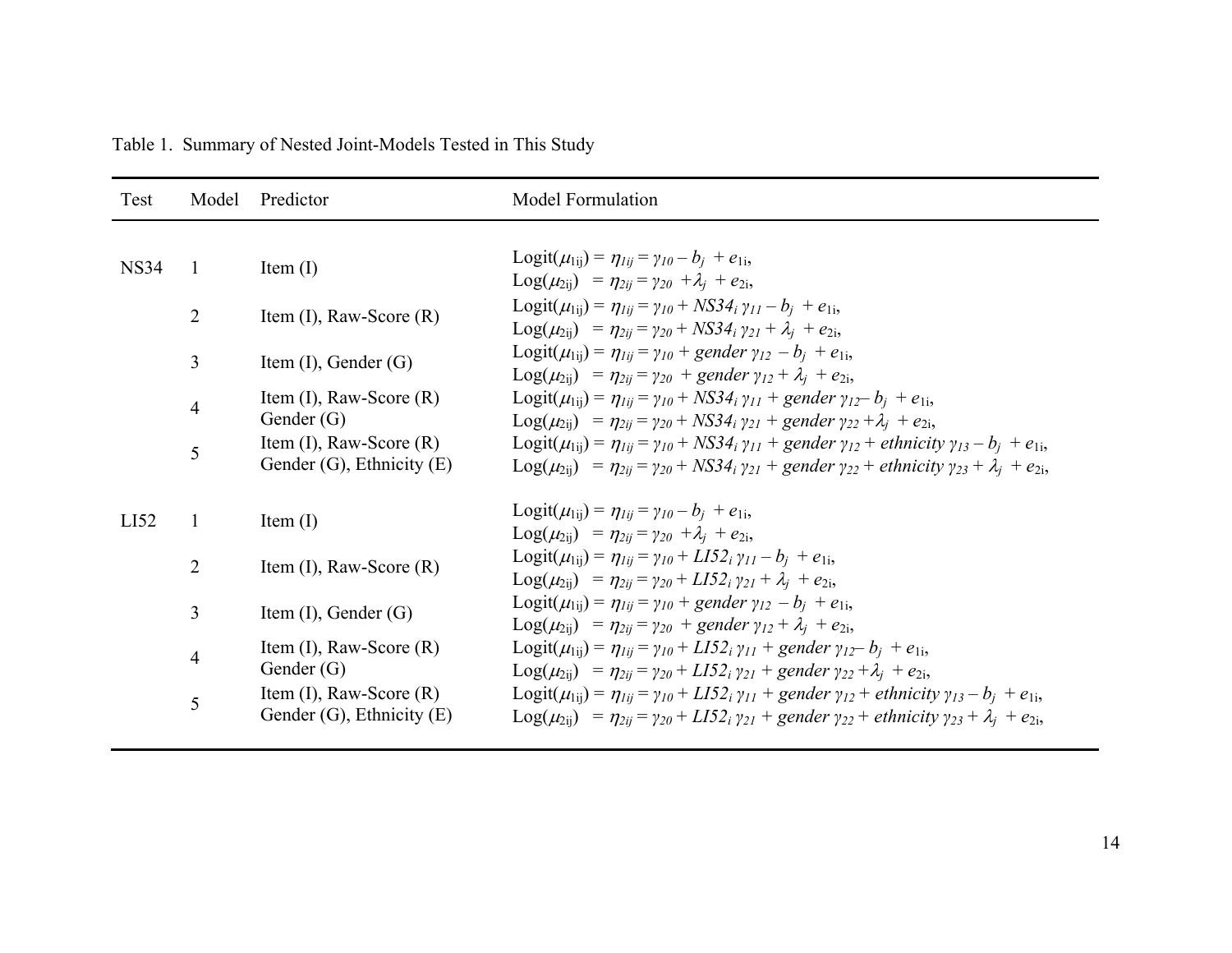| Test        | Model          | Predictor <sup>*1</sup> | $\rho(\theta_i, \zeta_i)$ | $-2LL$   | $G1 = \Delta (-2LL)^{2}$ | $p(\chi^2_{\chi} \geq G1)^{*3}$ | $G2 = \Delta (-2LL)^{*4}$ | $p(\chi^2) \geq G2$ |
|-------------|----------------|-------------------------|---------------------------|----------|--------------------------|---------------------------------|---------------------------|---------------------|
| <b>NS34</b> |                |                         | $-0.16582$                | 591515.3 |                          |                                 |                           |                     |
|             | $\overline{2}$ | I, R                    | $-0.18389$                | 590839.1 | $-676.2$                 | < 0.001                         | $-676.2$                  | < 0.001             |
|             | 3              | I, G                    | $-0.16656$                | 591611.8 | 96.5                     | < 0.001                         | 772.7                     | < 0.001             |
|             | 4              | I, R, G                 | $-0.18335$                | 590918.7 | $-596.6$                 | < 0.001                         | $-693.1$                  | < 0.001             |
|             | 5              | I, R, G, E              | $-0.16681$                | 590781.8 | $-733.5$                 | < 0.001                         | $-136.9$                  | < 0.001             |
| LI52        | 6              |                         | $-0.34411$                | 340680.7 |                          |                                 |                           |                     |
|             |                | I, R                    | $-0.29045$                | 340618.8 | $-61.9$                  | < 0.001                         | $-61.9$                   | < 0.001             |
|             | 8              | I, G                    | $-0.34984$                | 340678.9 | $-1.8$                   | >0.25                           | 60.1                      | < 0.001             |
|             | 9              | I, R, G                 | $-0.29643$                | 340622.6 | $-58.1$                  | < 0.001                         | $-56.3$                   | < 0.001             |
|             | 10             | I, R, G, E              | $-0.29052$                | 340719.4 | 38.7                     | < 0.001                         | 96.8                      | < 0.001             |

Table 2. Summary Results of Joint-Model Fit Statistics and Descriptive Statistics

Note:

\*1: I - Item, R-Raw Score, G - Gender, E – Ethnicity.

\*2: Reduced model used here is the model with I only.

\*3: The degree of freedom x for  $\chi^2$ <sub>x</sub> has range from 1 to 4.

\*4: Reduced model used here is previous reduced model.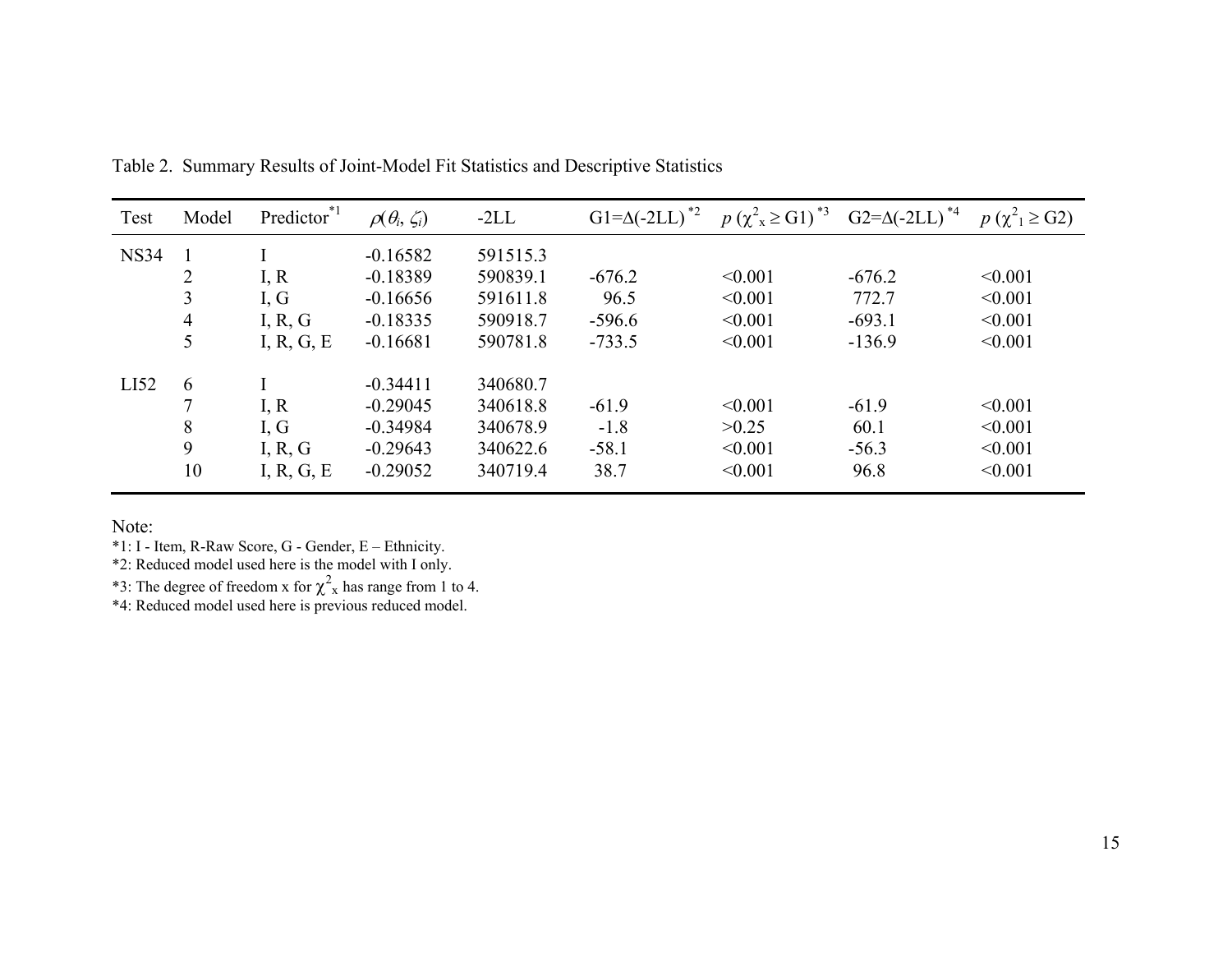| Test        | Model                    | Predictor  | Variable | $\mathbf N$ | Mean | <b>Std Dev</b> |
|-------------|--------------------------|------------|----------|-------------|------|----------------|
| <b>NS34</b> | $\mathbf{1}$             | $\bf I$    | theta    | 1454        | 0.00 | 0.77           |
|             |                          |            | SE theta | 1454        | 0.45 | 0.04           |
|             |                          |            | Zeta     | 1454        | 0.00 | 0.28           |
|             |                          |            | SE Zeta  | 1454        | 0.08 | 0.00           |
|             | $\overline{2}$           | I, R       | theta    | 1454        | 0.00 | 0.76           |
|             |                          |            | SE theta | 1454        | 0.45 | 0.04           |
|             |                          |            | Zeta     | 1454        | 0.00 | 0.28           |
|             |                          |            | SE Zeta  | 1454        | 0.08 | 0.00           |
|             | 3                        | I, G       | theta    | 1454        | 0.00 | 0.77           |
|             |                          |            | SE theta | 1454        | 0.45 | 0.04           |
|             |                          |            | Zeta     | 1454        | 0.00 | 0.28           |
|             |                          |            | SE Zeta  | 1454        | 0.08 | 0.00           |
|             | $\overline{\mathcal{A}}$ | I, G, R    | theta    | 1454        | 0.00 | 0.76           |
|             |                          |            | SE theta | 1454        | 0.45 | 0.04           |
|             |                          |            | Zeta     | 1454        | 0.00 | 0.28           |
|             |                          |            | SE Zeta  | 1454        | 0.08 | 0.00           |
|             | $\mathfrak s$            | I, G, R, E | theta    | 1454        | 0.00 | 0.77           |
|             |                          |            | SE theta | 1454        | 0.45 | 0.04           |
|             |                          |            | Zeta     | 1454        | 0.00 | 0.27           |
|             |                          |            | SE Zeta  | 1454        | 0.08 | 0.00           |
| LI52        | 6                        | $\rm I$    | theta    | 1454        | 0.00 | 1.54           |
|             |                          |            | SE theta | 1454        | 0.97 | 0.36           |
|             |                          |            | Zeta     | 1454        | 0.00 | 0.28           |
|             |                          |            | SE Zeta  | 1454        | 0.06 | 0.00           |
|             | $\tau$                   | I, R       | theta    | 1454        | 0.00 | 1.55           |
|             |                          |            | SE theta | 1454        | 0.98 | 0.36           |
|             |                          |            | Zeta     | 1454        | 0.00 | 0.27           |
|             |                          |            | SE Zeta  | 1454        | 0.06 | 0.00           |
|             | $8\,$                    | I, G       | theta    | 1454        | 0.00 | 1.54           |
|             |                          |            | SE theta | 1454        | 0.97 | 0.36           |
|             |                          |            | Zeta     | 1454        | 0.00 | 0.28           |
|             |                          |            | SE Zeta  | 1454        | 0.06 | 0.00           |
|             | 9                        | I, G, R    | theta    | 1454        | 0.00 | 1.55           |
|             |                          |            | SE_theta | 1454        | 0.98 | 0.36           |
|             |                          |            | Zeta     | 1454        | 0.00 | 0.27           |
|             |                          |            | SE Zeta  | 1454        | 0.06 | 0.00           |
|             | 10                       | I, G, R, E | theta    | 1454        | 0.00 | 1.55           |
|             |                          |            | SE theta | 1454        | 0.98 | 0.36           |
|             |                          |            | Zeta     | 1454        | 0.00 | 0.26           |
|             |                          |            | SE Zeta  | 1454        | 0.06 | 0.00           |

Table 3. Summary Statistics of Person Parameter Estimation for NS34 and LI52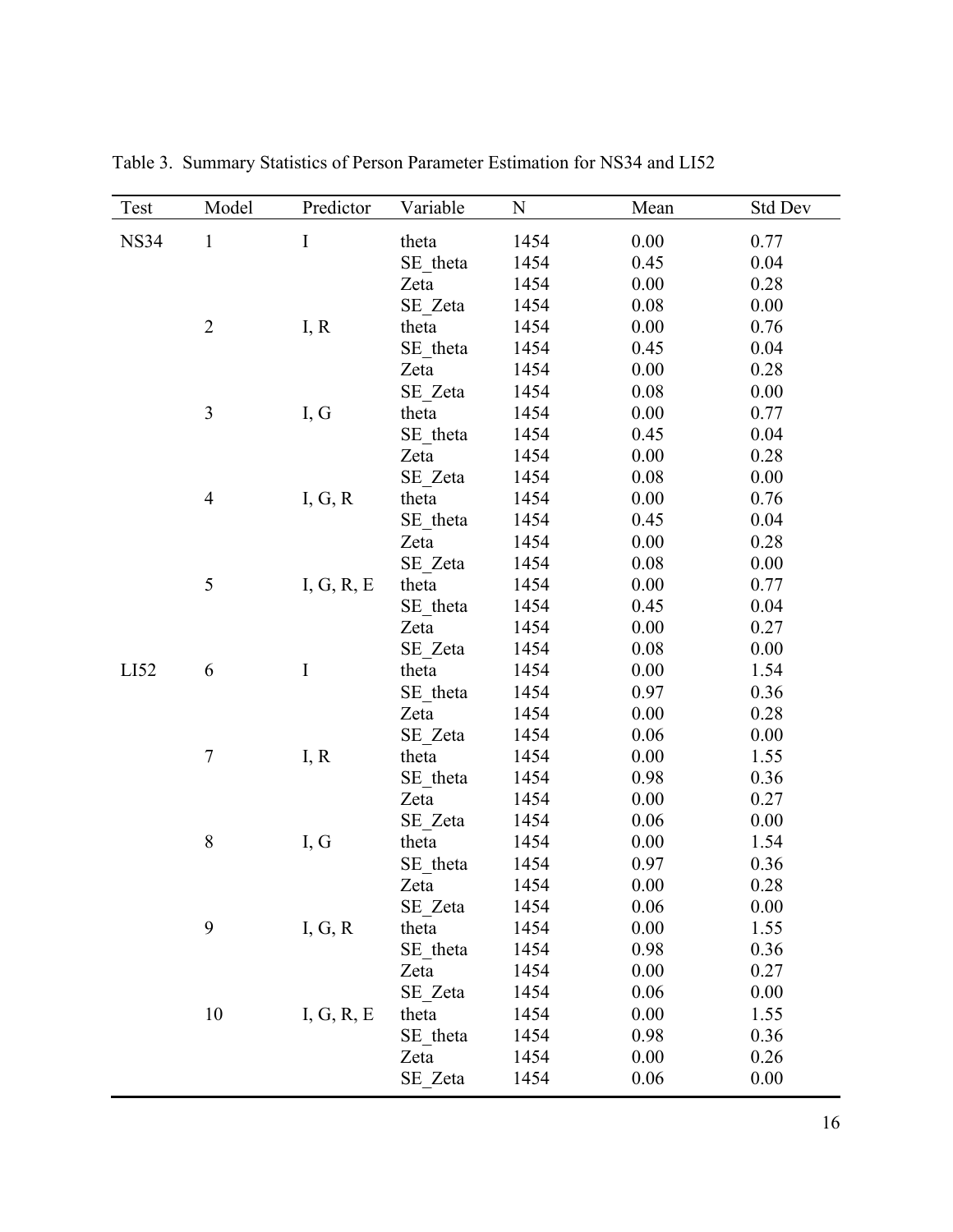| Test        | Model            | Predictor  | Variable    | ${\bf N}$ | Mean    | <b>Std Dev</b> |
|-------------|------------------|------------|-------------|-----------|---------|----------------|
| <b>NS34</b> | $\mathbf{1}$     | $\rm I$    | $\mathbf b$ | 34        | $-1.98$ | 1.69           |
|             |                  |            | $SE_b$      | 34        | 0.11    | 0.05           |
|             | $\sqrt{2}$       | I, R       | $\mathbf b$ | 34        | $-1.85$ | 1.69           |
|             |                  |            | SE b        | 34        | 0.12    | 0.05           |
|             | $\mathfrak{Z}$   | I, G       | b           | 34        | $-1.96$ | 1.69           |
|             |                  |            | $SE_b$      | 34        | 0.11    | 0.05           |
|             | $\overline{4}$   | I, G, R    | b           | 34        | 0.33    | 1.69           |
|             |                  |            | $SE_b$      | 34        | 0.11    | 0.05           |
|             | 5                | I, G, R, E | $\mathbf b$ | 34        | 0.33    | 1.69           |
|             |                  |            | SE b        | 34        |         |                |
|             | $\mathbf{1}$     | $\bf I$    | Lambda      | 34        | $-2.42$ | 0.51           |
|             |                  |            | SE Lambda   | 34        | 0.02    | 0.00           |
|             | $\sqrt{2}$       | I, R       | Lambda      | 34        | $-2.29$ | 0.51           |
|             |                  |            | SE Lambda   | 34        | 0.06    | 0.00           |
|             | $\mathfrak{Z}$   | I, G       | Lambda      | 34        | $-2.40$ | 0.51           |
|             |                  |            | SE Lambda   | 34        | 0.02    | 0.00           |
|             | $\overline{4}$   | I, G, R    | Lambda      | 34        | $-0.11$ | 0.51           |
|             |                  |            | SE Lambda   | 33        | 0.02    | 0.00           |
|             | 5                | I, G, R, E | Lambda      | 34        | $-0.11$ | 0.51           |
|             |                  |            | SE Lambda   | 33        | 0.02    | 0.00           |
| LI52        | 6                | $\rm I$    | $\mathbf b$ | 52        | $-4.12$ | 0.41           |
|             |                  |            | $SE_b$      | 52        | 0.15    | 0.01           |
|             | $\boldsymbol{7}$ | I, R       | b           | 52        | $-4.43$ | 0.41           |
|             |                  |            | $SE_b$      | 52        | 0.16    | 0.01           |
|             | $8\,$            | I, G       | b           | 52        | $-4.10$ | 0.41           |
|             |                  |            | $SE_b$      | 52        | 0.15    | 0.01           |
|             | 9                | I, G, R    | $\mathbf b$ | 52        | $-2.17$ | 0.41           |
|             |                  |            | $SE_b$      | 52        | 0.15    | 0.01           |
|             | 10               | I, G, R, E | $\mathbf b$ | 52        | $-2.17$ | 0.41           |
|             |                  |            | $SE_b$      | 52        |         |                |
|             | 6                |            | Lambda      | 52        | $-2.02$ | 0.04           |
|             |                  |            | SE Lambda   | 52        | 0.01    | 0.00           |
|             | $\boldsymbol{7}$ | I, R       | Lambda      | 52        | $-2.34$ | 0.04           |
|             |                  |            | SE Lambda   | 52        | 0.05    | 0.00           |
|             | 8                | I, G       | Lambda      | 52        | $-2.00$ | 0.04           |
|             |                  |            | SE Lambda   | 52        | 0.02    | 0.00           |
|             | 9                | I, G, R    | Lambda      | 52        | $-0.08$ | 0.04           |
|             |                  |            | SE Lambda   | 51        | 0.02    | 0.00           |
|             | 10               | I, G, R, E | Lambda      | 52        | $-0.08$ | 0.04           |
|             |                  |            | SE Lambda   | 51        | 0.02    | 0.00           |

Table 4. Summary Statistics of Item Parameter Estimation for NS34 and LI52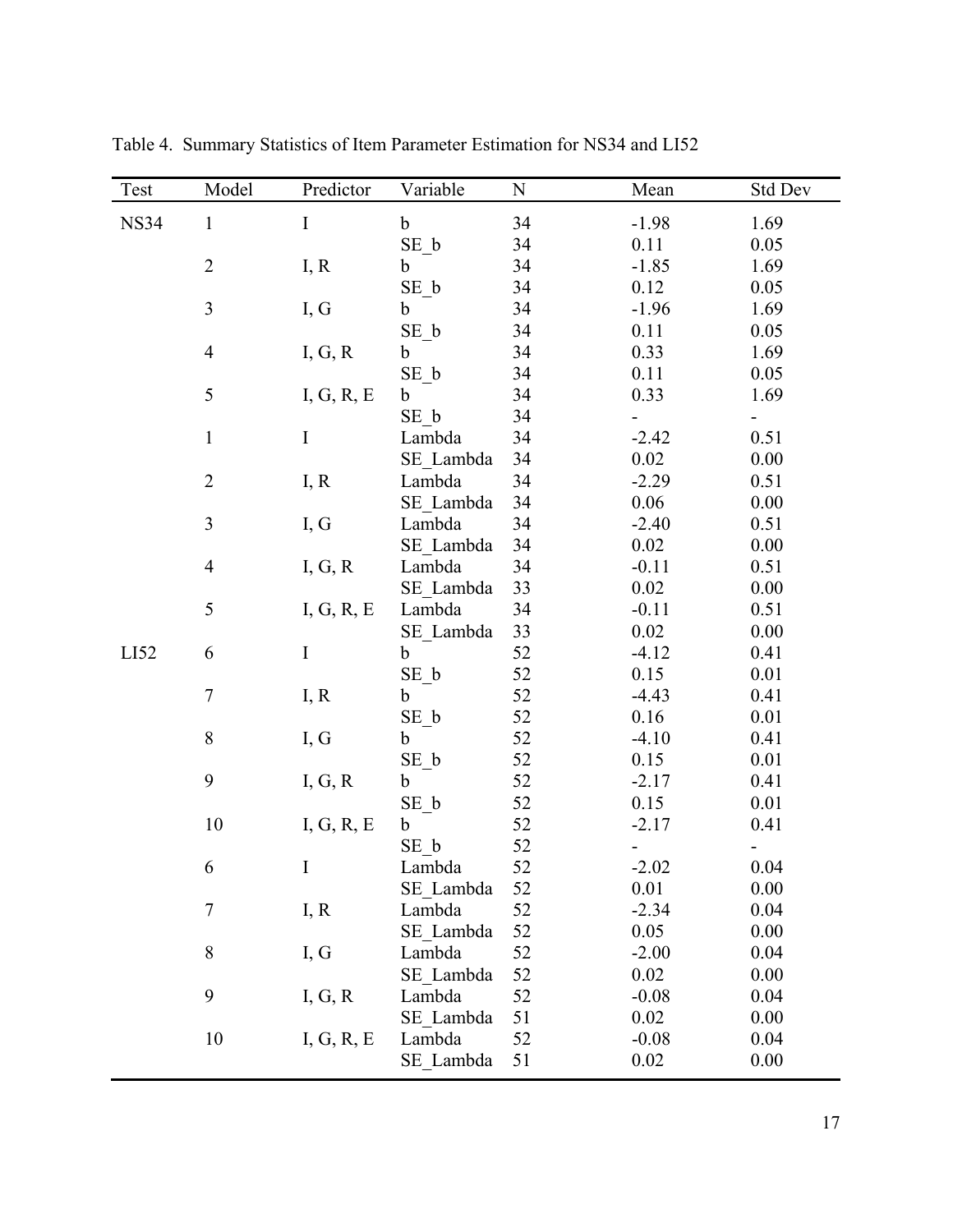| Test        | Variable          | $b_1$      | $b$ <sub>IR</sub> | $b$ <sub>IG</sub> | b IRG      | <b>b</b> IRGE |            | Lambda I Lambda IR Lambda IG |            |            | Lambda IRG Lambda IRGE |
|-------------|-------------------|------------|-------------------|-------------------|------------|---------------|------------|------------------------------|------------|------------|------------------------|
| <b>NS34</b> | $b_1$             | 1.00000    | 1.00000           | 1.00000           | 1.00000    | 1.00000       | $-0.72945$ | $-0.72945$                   | $-0.72945$ | $-0.72945$ | $-0.72945$             |
|             | $b$ <sub>IR</sub> | 1.00000    | 1.00000           | 1.00000           | 1.00000    | 1.00000       | $-0.72945$ | $-0.72945$                   | $-0.72945$ | $-0.72945$ | $-0.72945$             |
|             | $b$ <sub>IG</sub> | 1.00000    | 1.00000           | 1.00000           | 1.00000    | 1.00000       | $-0.72945$ | $-0.72945$                   | $-0.72945$ | $-0.72945$ | $-0.72945$             |
|             | b_IRG             | 1.00000    | 1.00000           | 1.00000           | 1.00000    | 1.00000       | $-0.72945$ | $-0.72945$                   | $-0.72945$ | $-0.72945$ | $-0.72945$             |
|             | <b>b</b> IRGE     | 1.00000    | 1.00000           | 1.00000           | 1.00000    | 1.00000       | $-0.72945$ | $-0.72945$                   | $-0.72945$ | $-0.72945$ | $-0.72945$             |
|             | Lambda _I         | $-0.72945$ | $-0.72945$        | $-0.72945$        | $-0.72945$ | $-0.72945$    | 1.00000    | 1.00000                      | 1.00000    | 1.00000    | 1.00000                |
|             | Lambda_IR         | $-0.72945$ | $-0.72945$        | $-0.72945$        | $-0.72945$ | $-0.72945$    | 1.00000    | 1.00000                      | 1.00000    | 1.00000    | 1.00000                |
|             | Lambda IG         | $-0.72945$ | $-0.72945$        | $-0.72945$        | $-0.72945$ | $-0.72945$    | 1.00000    | 1.00000                      | 1.00000    | 1.00000    | 1.00000                |
|             | Lambda _IRG       | $-0.72945$ | $-0.72945$        | $-0.72945$        | $-0.72945$ | $-0.72945$    | 1.00000    | 1.00000                      | 1.00000    | 1.00000    | 1.00000                |
|             | Lambda _IRGE      | $-0.72945$ | $-0.72945$        | $-0.72945$        | $-0.72945$ | $-0.72945$    | 1.00000    | 1.00000                      | 1.00000    | 1.00000    | 1.00000                |
| LI52        | $b_{I}$           | 1.00000    | 1.00000           | 1.00000           | 1.00000    | 1.00000       | $-0.28759$ | $-0.28759$                   | $-0.28759$ | $-0.28759$ | $-0.28759$             |
|             | $b$ <sub>IR</sub> | 1.00000    | 1.00000           | 1.00000           | 1.00000    | 1.00000       | $-0.28762$ | $-0.28762$                   | $-0.28762$ | $-0.28762$ | $-0.28762$             |
|             | $b$ <sub>IG</sub> | 1.00000    | 1.00000           | 1.00000           | 1.00000    | 1.00000       | $-0.28759$ | $-0.28759$                   | $-0.28759$ | $-0.28759$ | $-0.28759$             |
|             | b_IRG             | 1.00000    | 1.00000           | 1.00000           | 1.00000    | 1.00000       | $-0.28763$ | $-0.28763$                   | $-0.28763$ | $-0.28763$ | $-0.28763$             |
|             | <b>b</b> IRGE     | 1.00000    | 1.00000           | 1.00000           | 1.00000    | 1.00000       | $-0.28762$ | $-0.28762$                   | $-0.28762$ | $-0.28762$ | $-0.28762$             |
|             | Lambda I          | $-0.28759$ | $-0.28762$        | $-0.28759$        | $-0.28763$ | $-0.28762$    | 1.00000    | 1.00000                      | 1.00000    | 1.00000    | 1.00000                |
|             | Lambda IR         | $-0.28759$ | $-0.28762$        | $-0.28759$        | $-0.28763$ | $-0.28762$    | 1.00000    | 1.00000                      | 1.00000    | 1.00000    | 1.00000                |
|             | Lambda IG         | $-0.28759$ | $-0.28762$        | $-0.28759$        | $-0.28763$ | $-0.28762$    | 1.00000    | 1.00000                      | 1.00000    | 1.00000    | 1.00000                |
|             | Lambda IRG        | $-0.28759$ | $-0.28762$        | $-0.28759$        | $-0.28763$ | $-0.28762$    | 1.00000    | 1.00000                      | 1.00000    | 1.00000    | 1.00000                |
|             | Lambda _IRGE      | $-0.28759$ | $-0.28762$        | $-0.28759$        | $-0.28763$ | $-0.28762$    | 1.00000    | 1.00000                      | 1.00000    | 1.00000    | 1.00000                |

Table 5. Pearson Correlation Coefficients of Item Parameters (b and lambda) Estimations across Models for NS34 and LI52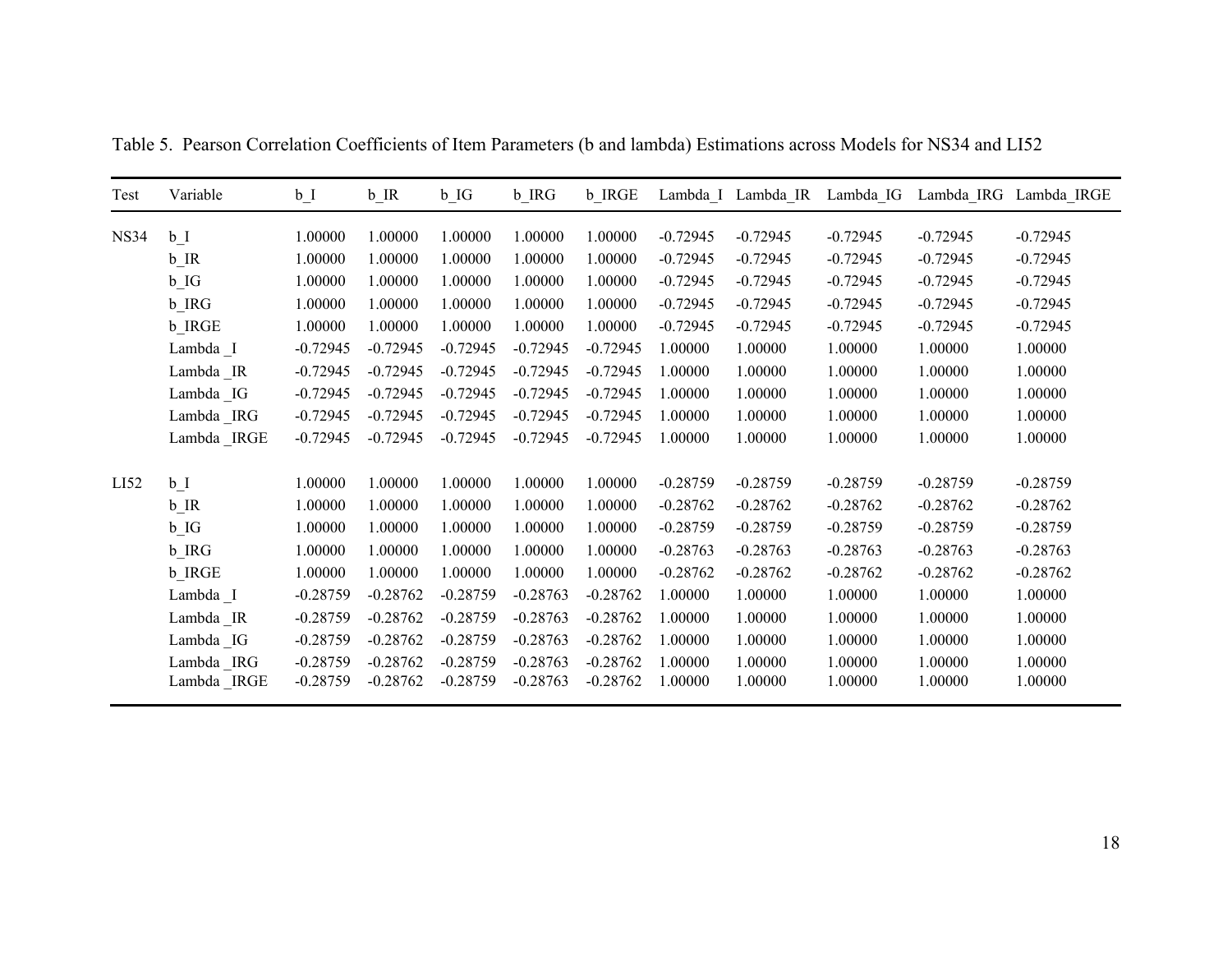

Figure 1. Scatter Plots of Person Ability Parameters Among Different Models for NS34 Test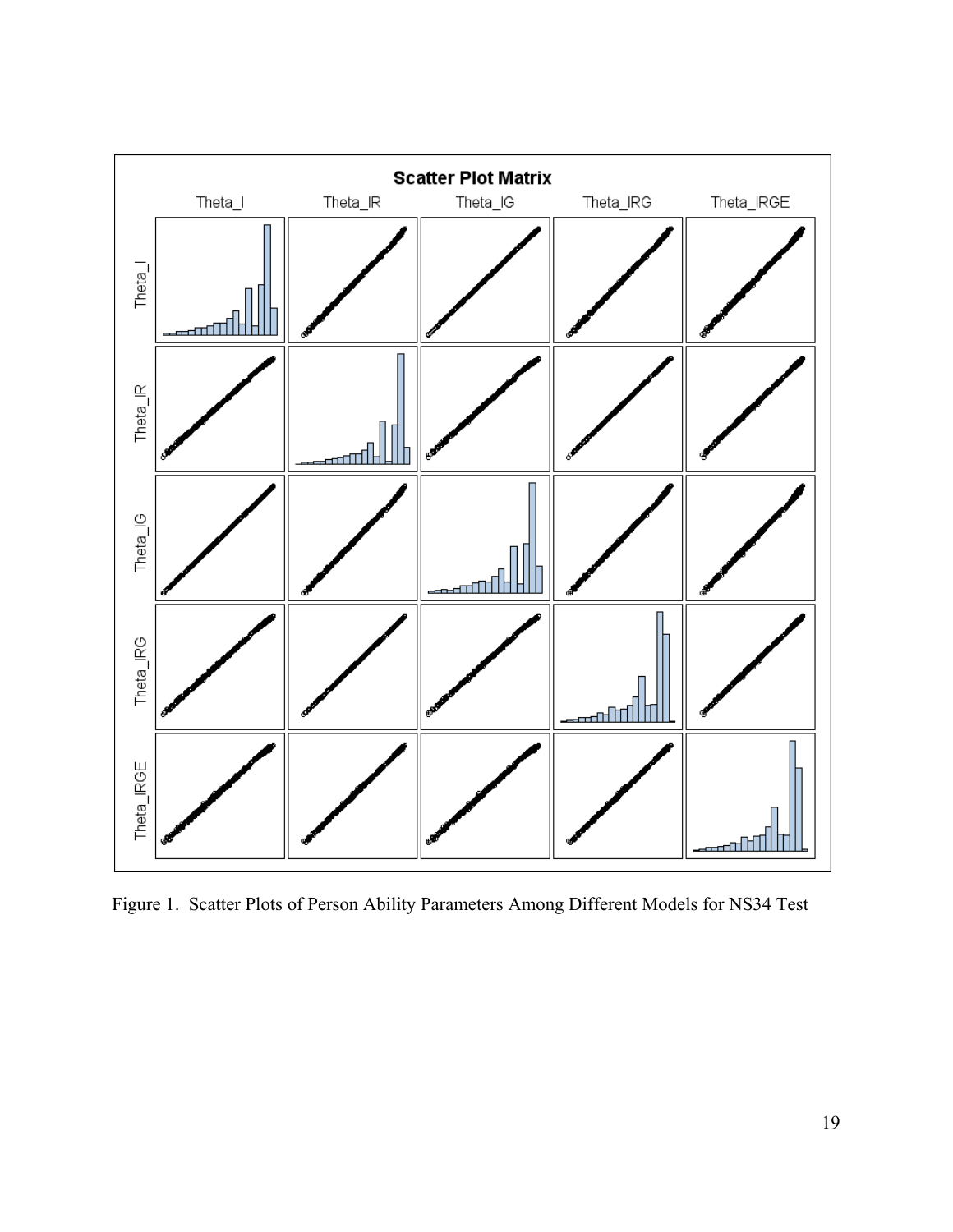

Figure 2. Scatter Plots of Person Ability Parameters Among Different Models for LI52 Test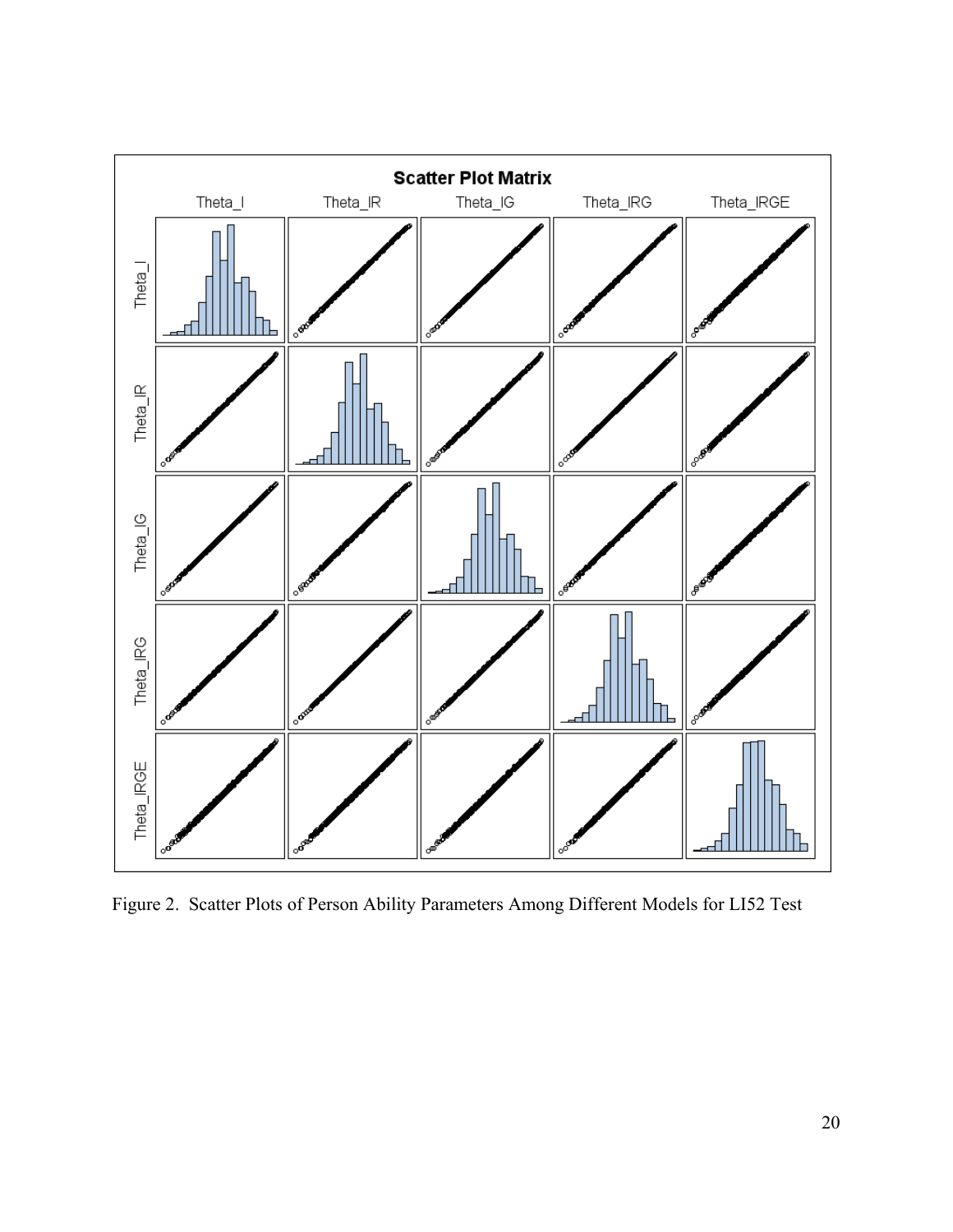

Figure 3. Scatter Plots of Person Speed Parameters Among Different Models for NS34 Test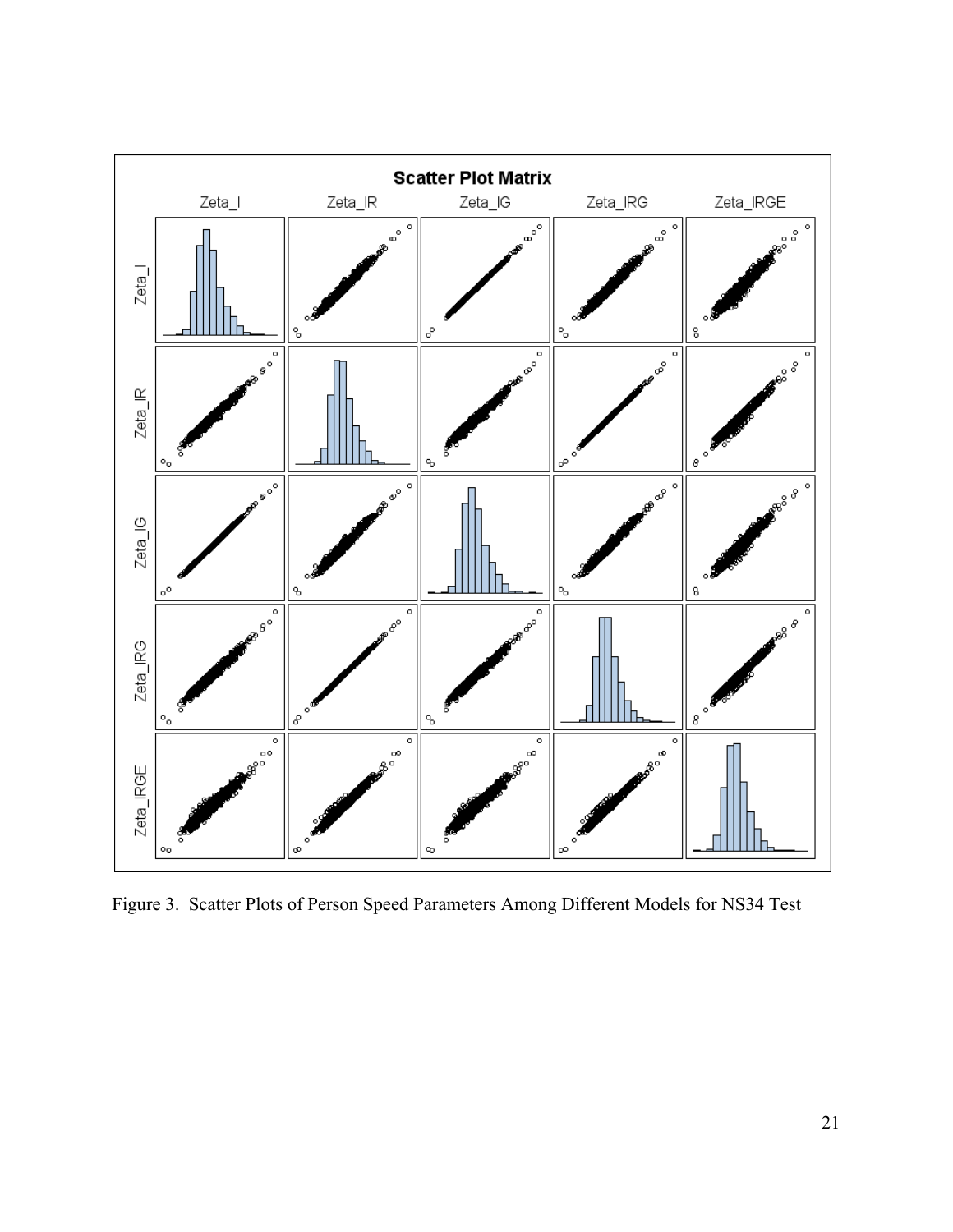

Figure 4. Scatter Plots of Person Speed Parameters Among Different Models for LI52 Test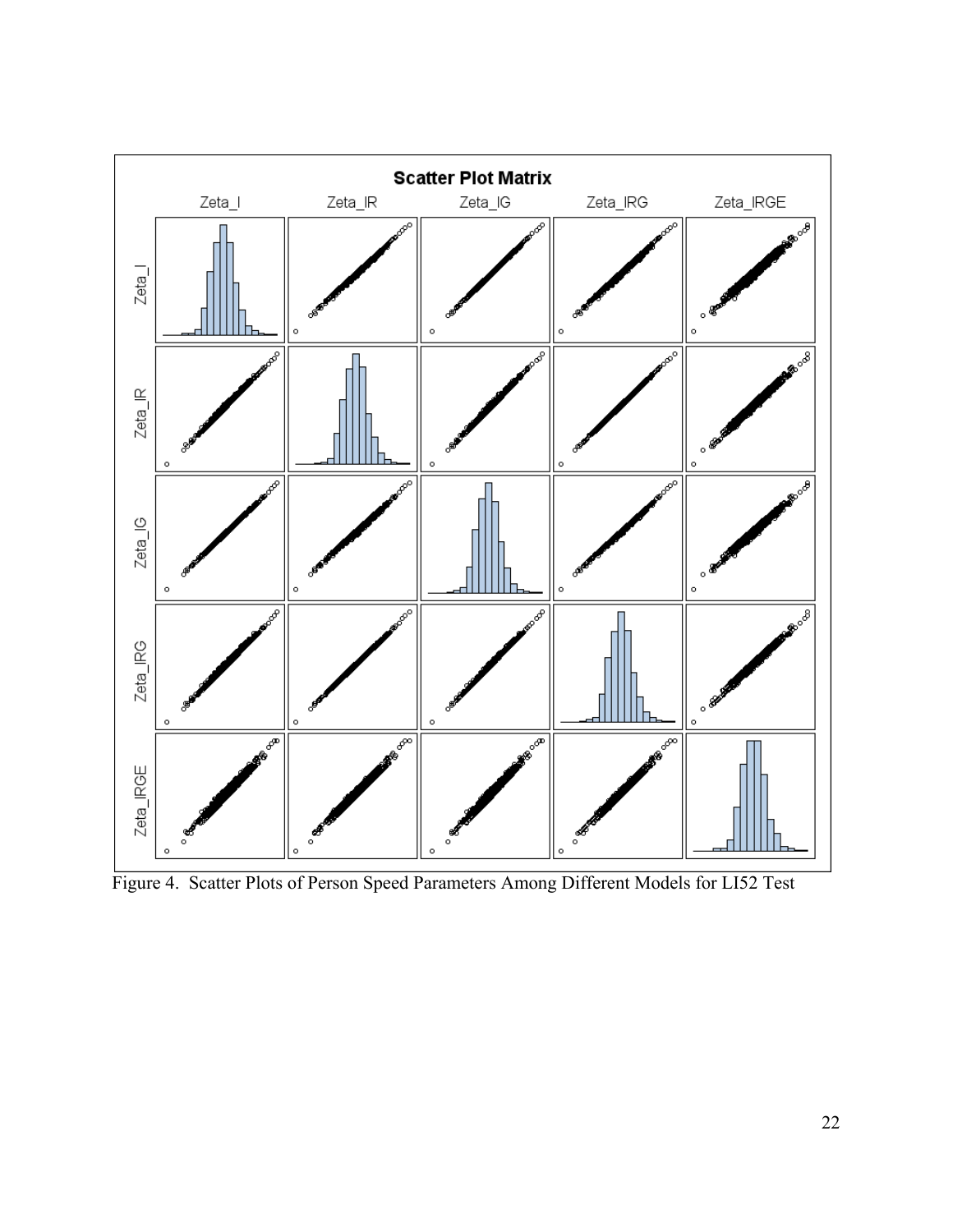

Figure 5. Scatter Plots of Person Theta and Speed Parameters from Base Model (1) for NS34 Test.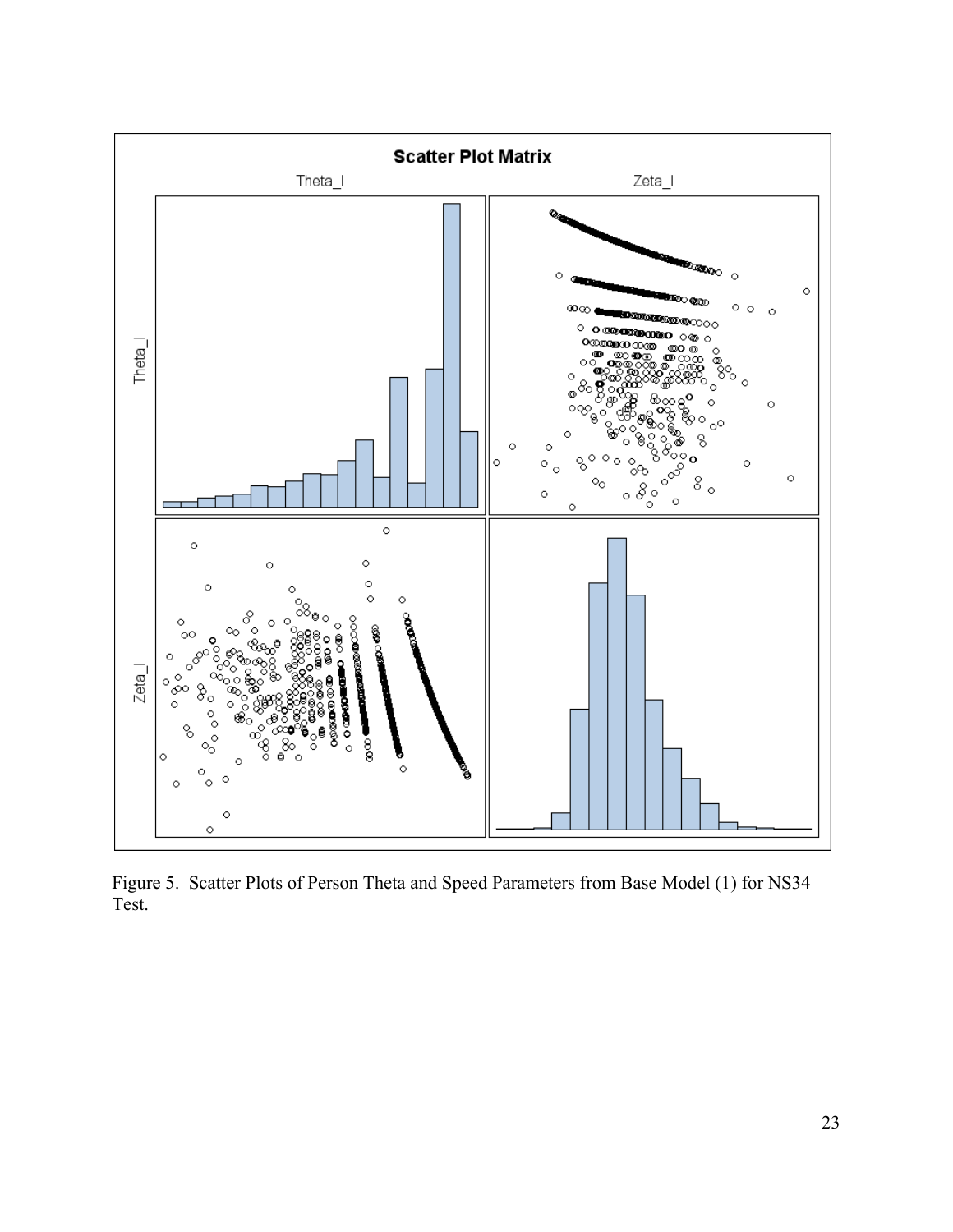

Figure 6. Scatter Plots of Person Theta and Speed Parameters from Base Model (6) for LI52 Test.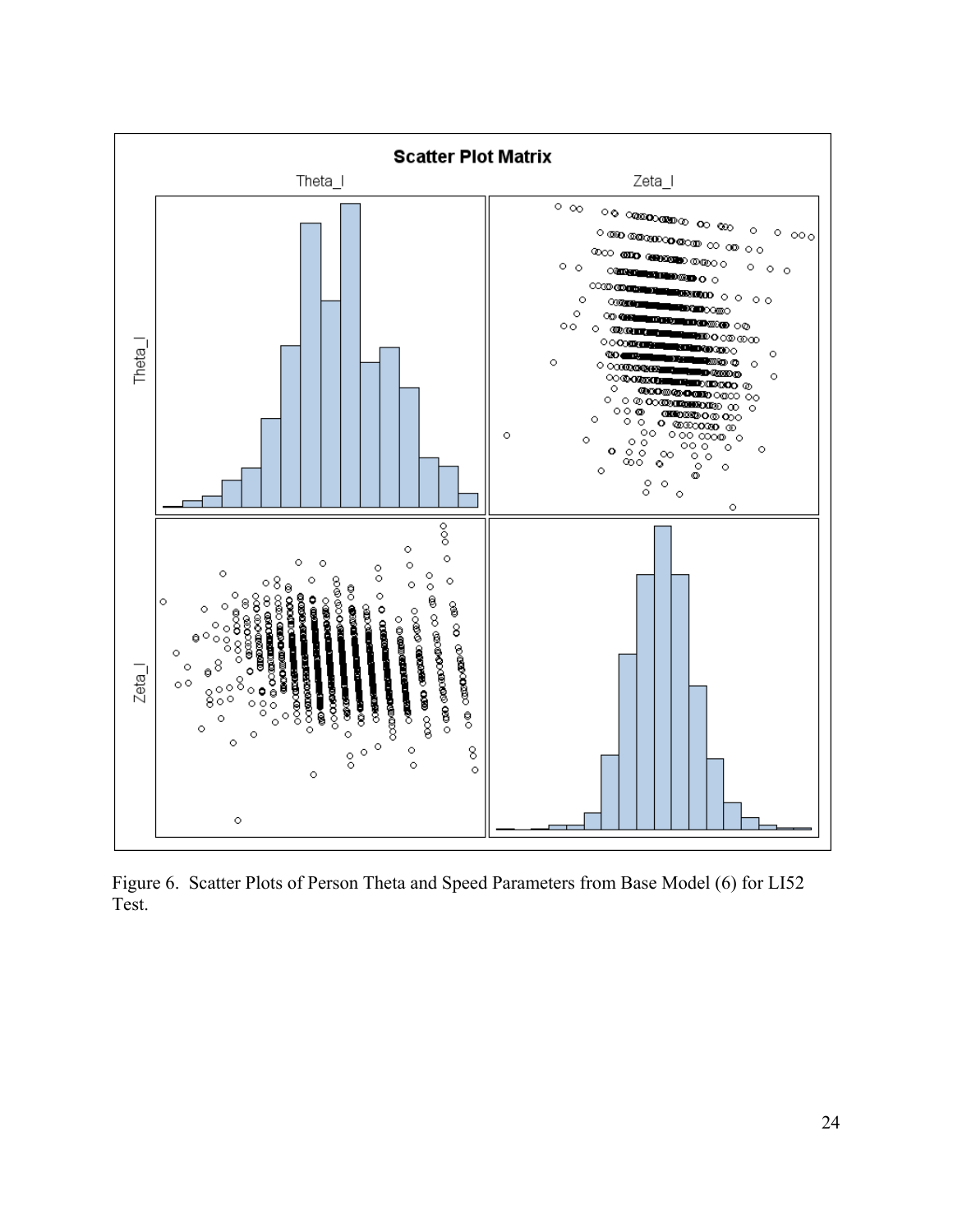

Figure 7. Scatter Plots of Item Difficulty Parameters Among Different Models for NS34 Test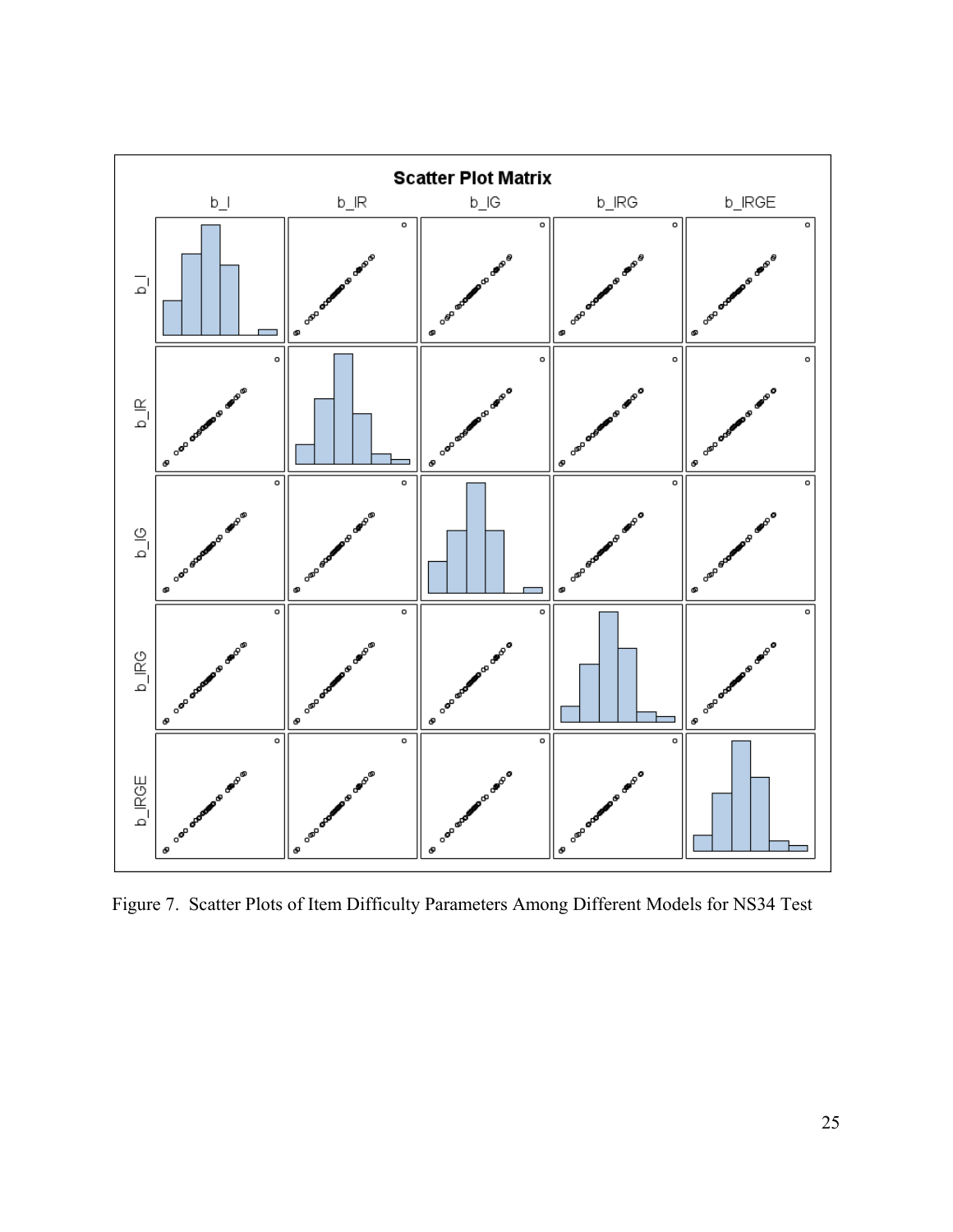

Figure 8. Scatter Plots of Item Difficulty Parameters Among Different Models for LI52 Test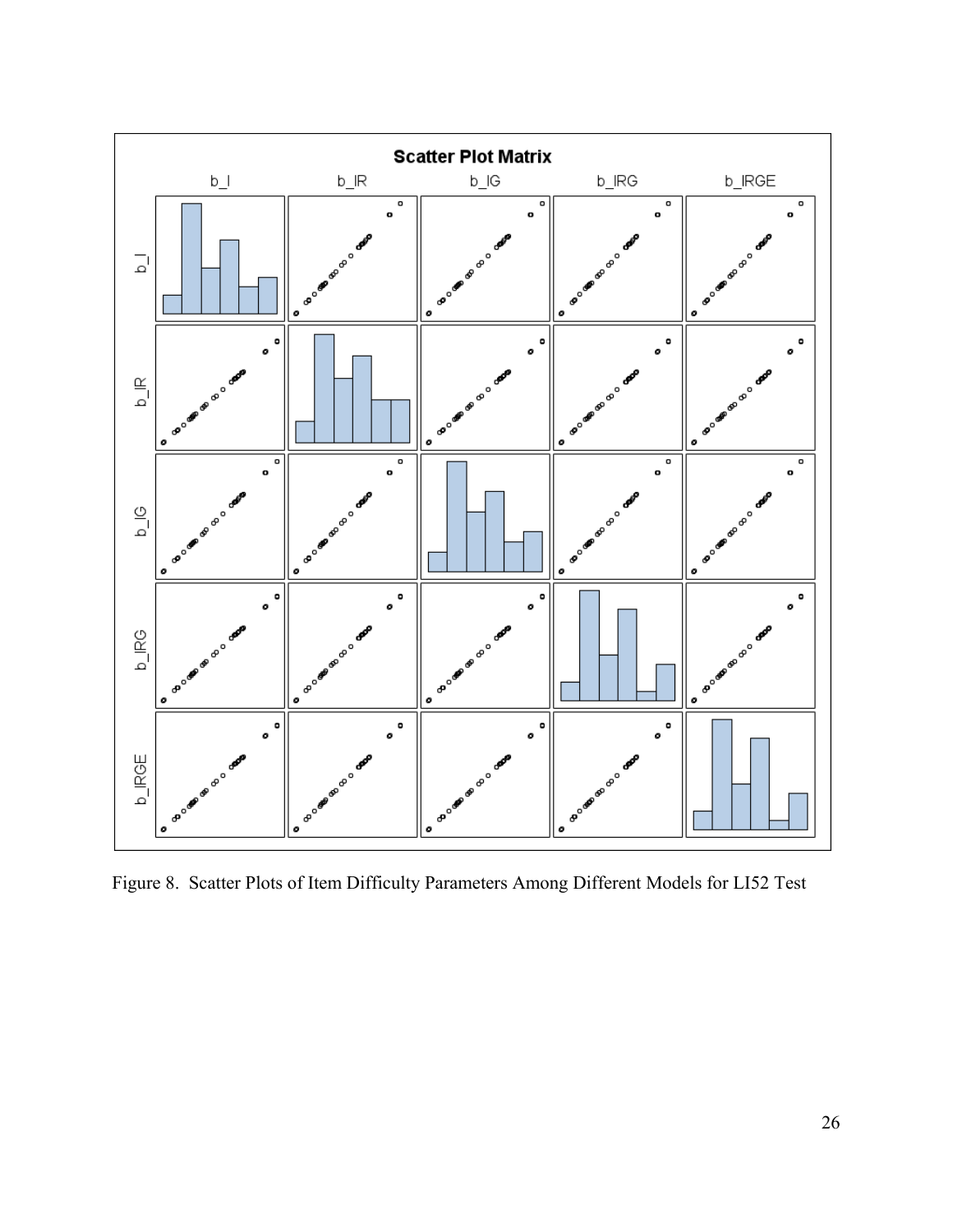

Figure 9. Scatter Plots of Item Time Intensity Parameters Among Different Models for NS34 Test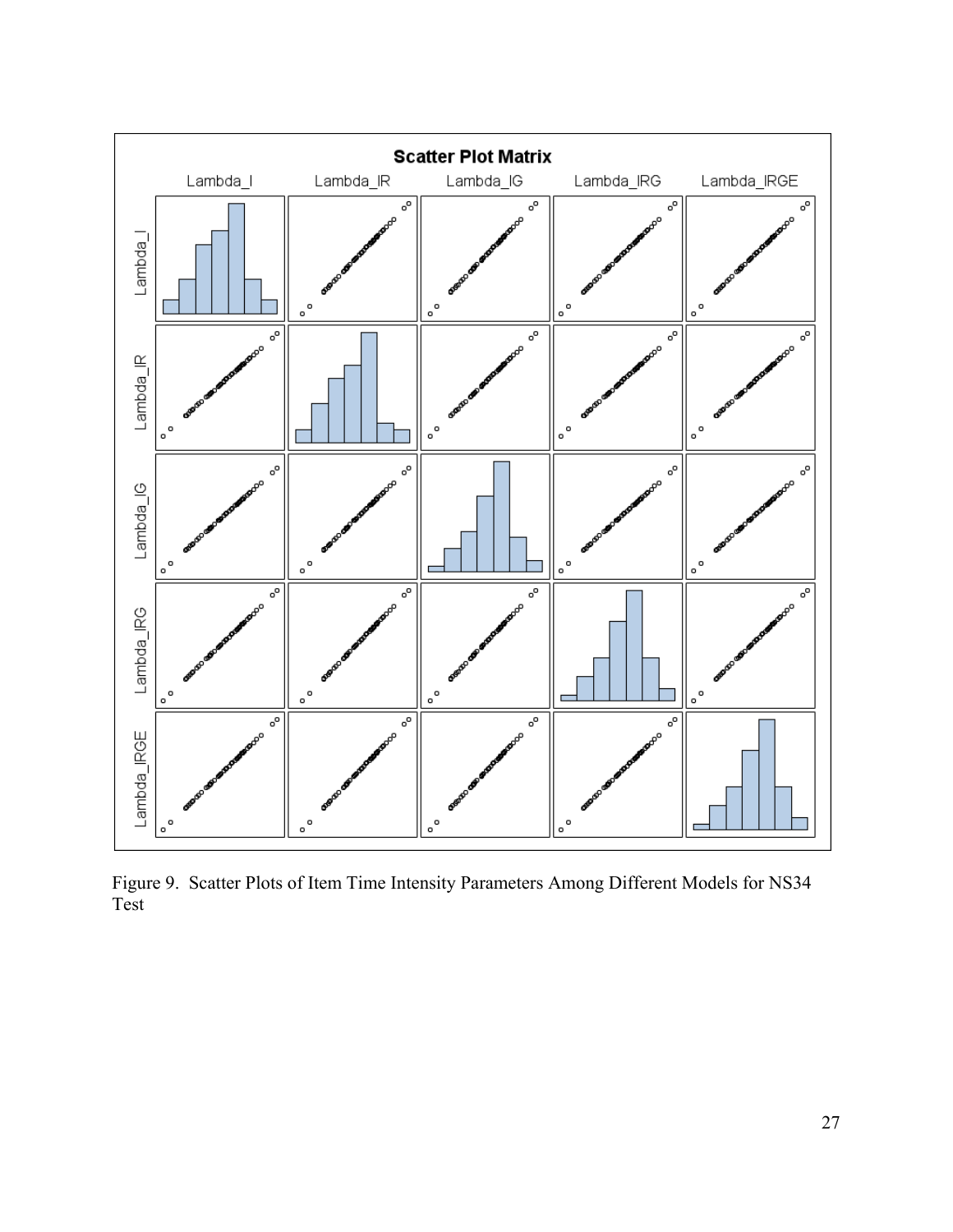

Figure 10. Scatter Plots of Item Time Intensity Parameters Among Different Models for LI52 Test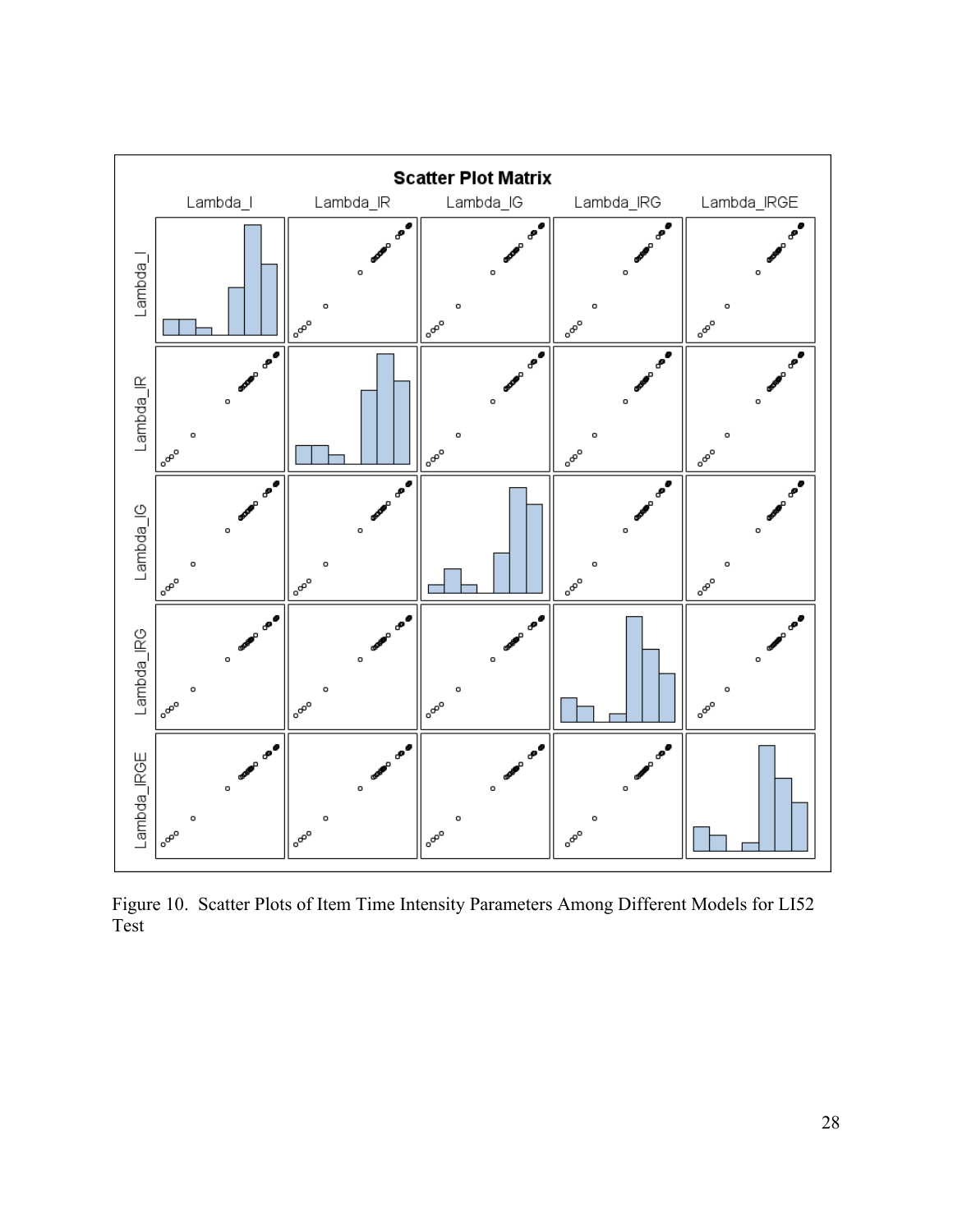

Figure 11. Scatter Plots of Item Difficulty and Time Intensity Parameters across Models for NS34 Test (L\_ represents Lambda\_).